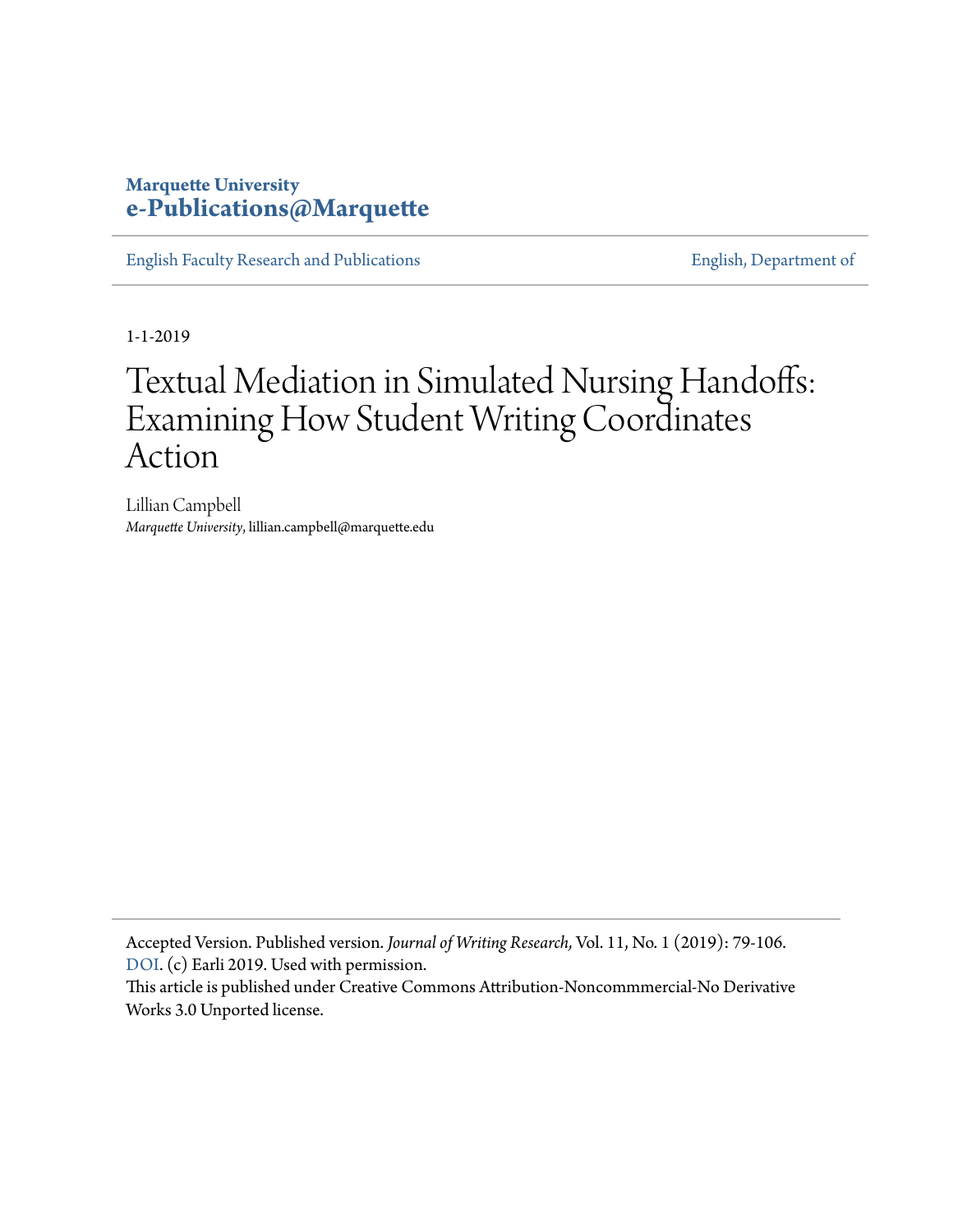**Marquette University**

# **e-Publications@Marquette**

# *English Faculty Research and Publications/College of Arts and Sciences*

*This paper is NOT THE PUBLISHED VERSION;* **but the author's final, peer-reviewed manuscript.** The published version may be accessed by following the link in the citation below.

*Journal of Writing Research*, Vol. 11, No. 1 (2019): 79-106. [DOI.](http://www.jowr.org/abstracts/vol11_1/Campbell_2019_11_1_abstract.html) This article is ©Universiteit Antwerpen and permission has been granted for this version to appear in [e-Publications@Marquette.](http://epublications.marquette.edu/) Universiteit Antwerpen does not grant permission for this article to be further copied/distributed or hosted elsewhere without the express permission from Universiteit Antwerpen.

# Textual Mediation in Simulated Nursing Handoffs: Examining How Student Writing Coordinates Action

Lillian Campbell Marquette University, Milwaukee, WI, USA

# Abstract

In clinical nursing simulations, a group of students provide care for a robotic patient during a structured scenario. As are is transferred from one group to another, they participate in a patient handoff, with outgoing students passing key information onto incoming students. In healthcare, the nursing handoff is a critical and perilous communication moment that is mediated by a range of participants and texts. Drawing on observations and video recordings of 52 simulation handoffs in the United States, this article examines how two student designed texts—a collaborative patient chart and individual notes—are leveraged during the handoff. I also consider how handoff talk and writing changes as student nursing knowledge increases over the course of a year. By focusing on textual mediation of the simulated nursing handoff, this article contributes to existing research on professional writing pedagogy and to nursing scholarship on the handoff. Ultimately, it argues that a textual mediation framework can help bridge classroom and professional contexts by evaluating student writing not for how successfully it meets a set of imposed criteria but for how effectively it supports classroom activities.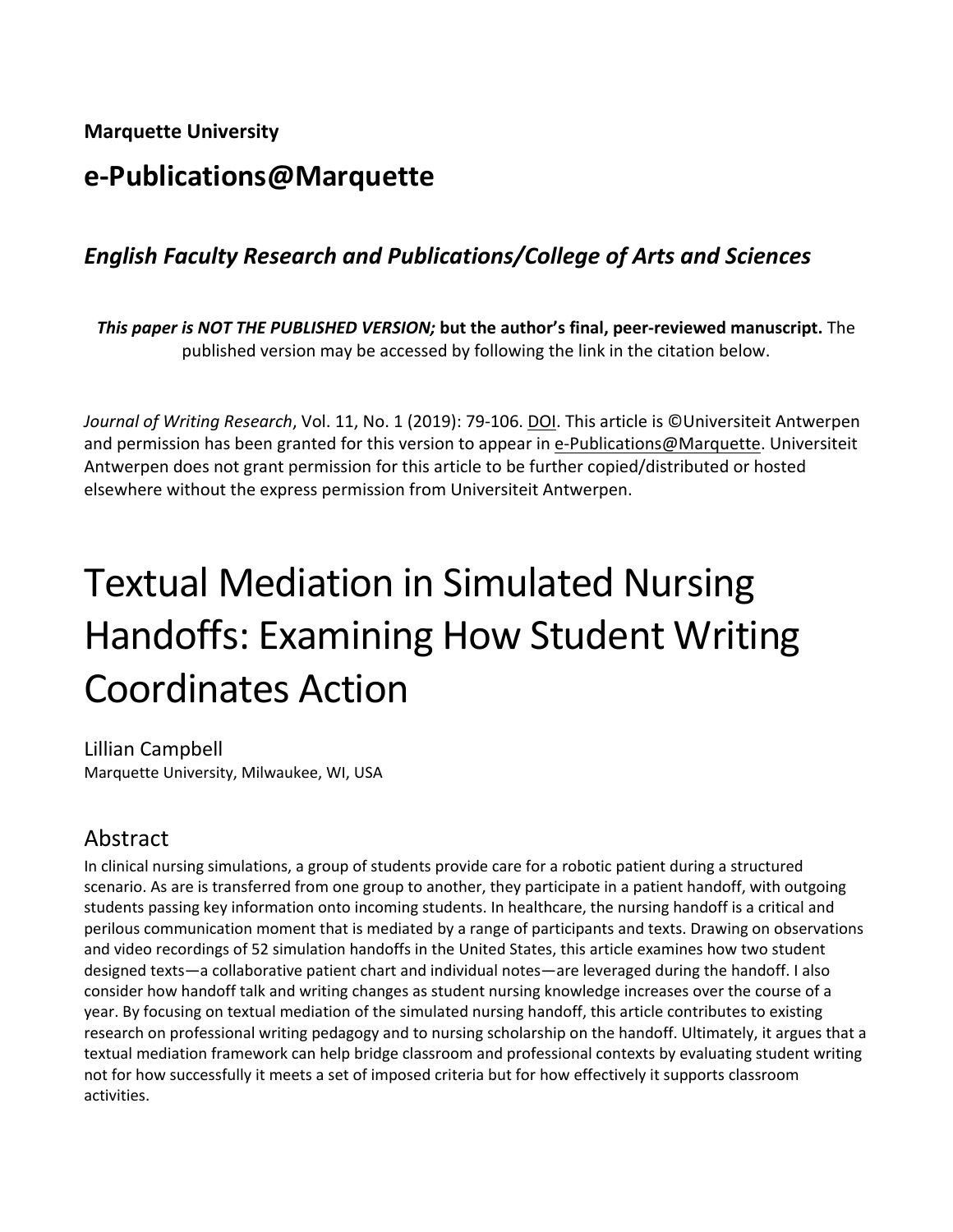# Keywords

Nursing, Simulation, Pedagogy, Workplace Writing

# Introduction

As writing teachers know well, newcomers to a discipline face a range of challenges when it comes to acquiring the modes of communication that define the field. Certainly, they must learn the design and technical standards for a set of genres that circulate and shape the field's practices. But as they begin to produce those texts, they are also being initiated into value systems, tacit ways of thinking and behaving, and a hierarchy of power relationships (Miller, 1984). In other words, learning to communicate in a new discipline is accompanied by social and epistemological shifts, as newcomers begin to use communication as a mediator of professional activity (Russell, 1997; Wardle, 2009).

For nursing students, these shifts are dramatic. In bachelors of nursing programs in the United States, they are acquiring a great deal of technical information about illness and patient care, while also beginning to take on the worldview of a nurse, which prioritizes and values experiential patient knowledge (Benner, 1998; Dowding, 2001). Meanwhile, in both clinical placements and classroom simulations, they are initiated into a network of healthcare genres including physician's orders, medication databases, electronic health records, and more. As their nursing knowledge grows, their engagement with these mediating texts will likely also develop and change, looking more and more like professional communication over time. Still, previous research on undergraduate nursing writing tends to focus on reflective or academic genres, overlooking contexts in which student writing is actively mediating patient care and engagement with peers (Gimenez, 2008).

In contrast, this article examines how two student-designed texts are used to inform a patient handoff during clinical simulations in the United States and how textual mediation changes as students develop their nursing knowledge. The patient handoff, where one group of students passes key information about a patient's condition onto a group of incoming students, is one of the most critical and perilous moments in health communication. As patient care transfers between providers, key information can be de-emphasized or forgotten entirely. In fact, Ebright et. al's (2004) study of novice nurses near misses and adverse events found that handoffs were involved in seven out of eight cases. At the same time, there is little consistency in how handoffs are taught or practiced, with substantial variation in terms of organization; types of information communicated; and the role of recordings, electronic documentation, or written notes.

During the simulations that were the subject of this study, junior year bachelors of nursing students provided hands-on care for a robotic patient in teams of three to four. A number of characteristics distinguish the simulation environment from typical clinical scenarios: students are immersed in a structured event that has been designed to highlight specific technical skills and interpersonal communication challenges; the instructor speaks as the patient, enabling her to prompt student action through patient conversation; the robotic patient body can be programmed to have physical responses (i.e. rising heart rate) but is also more difficult to physically engage with; and students have frequent opportunities to critically reflect on their care alongside classmates who have been watching their simulations. Most importantly for this study, student writing -which includes tracking important patient information in individual notes and charting patient care on a large white board – plays a key role in mediating simulation activities, preparing students to use writing to guide professional work in clinical environments. Drawing on video data of 52 collaborative patient handoffs of nursing students ranging in length from 30 seconds to four minutes, this article examine how students use their texts as a shared resource for information and how student conversation and documentation changes over time. The guiding research questions for this article are as follows:

1. What kinds of talk do students use during simulated handoffs? How does their talk change over time?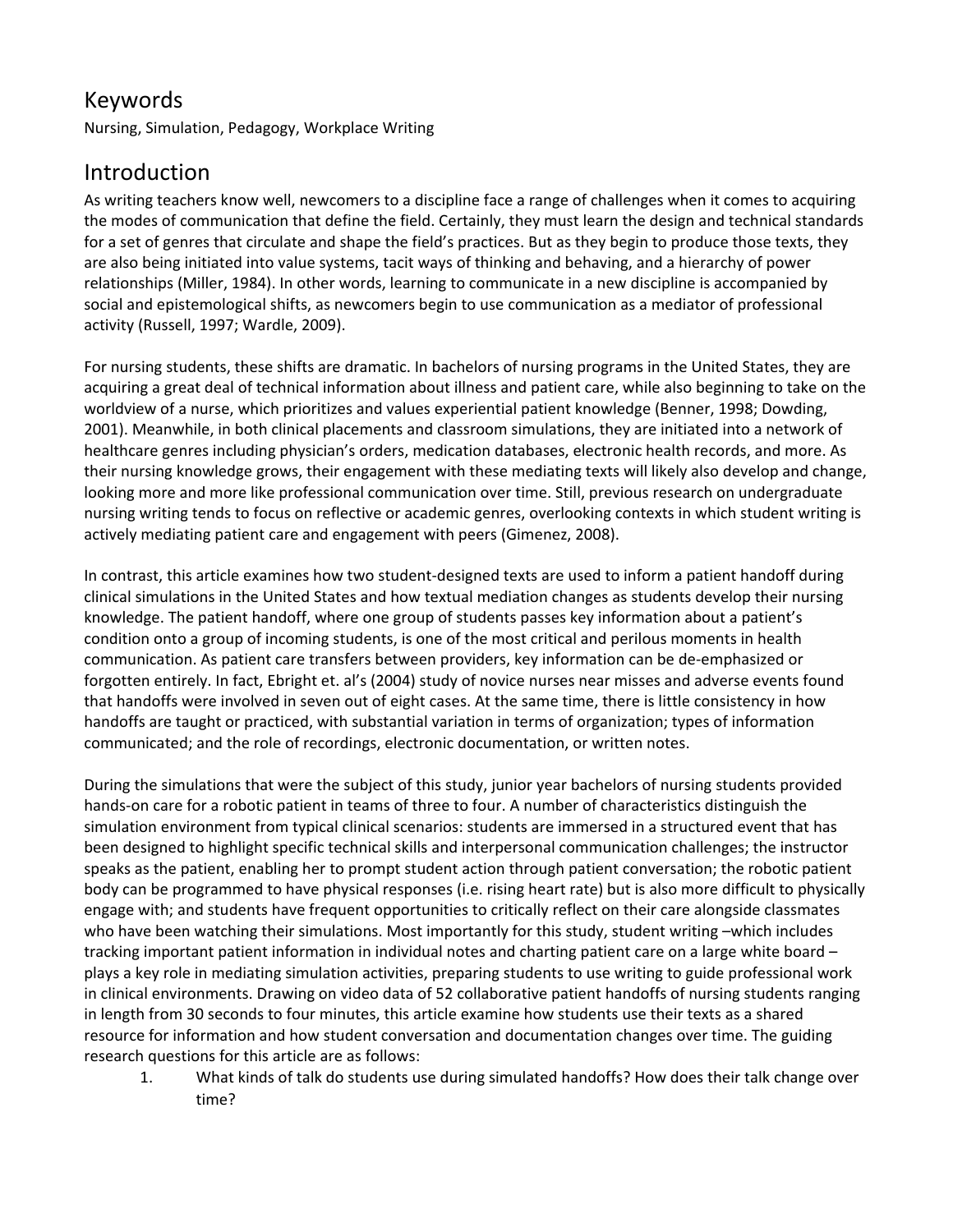- 2. What kinds of documentation do students use during simulated handoffs? How does text use change over time?
- 3. How does a text's history and content impact its mediating role in a simulated handoff?

In order to answer these questions and account for students' development over the course of the year, I focused quantitative analysis on comparisons of handoffs across three different simulation scenarios. These scenarios had substantial differences in terms of the skills, techniques, and communication they were targeting, which is a limitation of the comparisons. For this reason, and in order to provide a richer picture of textual mediation during simulations, my analysis moves from a quantitative comparison of changes in talk and writing over the course of the year (responding to questions one and two) to a qualitative analysis of several anomalous scenarios (responding to question 3). This mixed methods approach provides an opportunity to both identify patterns in student conversation and documentation over time and to hone in on specific but idiosyncratic ways in which student texts coordinate action in a given hand-off exchange.

Ultimately, this article contributes to existing knowledge on both writing scholarship about professional writing pedagogy and to nursing scholarship on communication during the patient handoff. More broadly, it takes up theories and methodologies for studying textual mediation and considers how scholars and teachers might apply these methods to assessing student writing (Jones & Norris, 2005; Prior & Hengst, 2010). In the conclusion, I argue that a textual mediation framework can help bridge classroom and professional contexts by evaluating student writing not for how successfully it meets a set of imposed criteria but for how effectively it helps support classroom activity.

# 1. Literature Review

#### 1.1 Writing and Talk in the Nursing Handoff

Given the handoff's prominent role in patient safety and professional communication, research on it is widespread. Drawing on a range of recent research on the handoff, The Joint Commission (TJC) defines an effective nursing handoff as including the following characteristics: interactive communication; current patient information; a process for verification; and limited communication barriers, like jargon and interruptions (Streeter & Harrington, 2017). Such a definition, however, is limited in its usefulness for evaluating nursing students' handoffs, because it focuses solely on the content of the handoff without acknowledging its epistemological role. As Staggers and Jennings (2009) argue, the nursing handoff serves "social, organizational, educational, and emotional functions… knowledge and expertise are hidden behind these exchanges" (p. 393). And as newcomers to the discipline, the question of how students effectively navigate burgeoning knowledge and expertise during their handoff and the role that their writing plays in this process is of much more interest.

More in line with the focus of this project, then, Staggers and Jennings (2009) study of professional nurses suggests that an effective handoff will balance factual patient data that does not require interpretation (30%) with assessments and decisions that integrate nursing knowledge (25%) and relational talk designed to build rapport between nurses (13%). A key component of professional talk is attention to non-physical patient experiences that might only be available to nurses through direct patient contact, like "patient preferences and acknowledg[ing] patients as human beings" (p. 395). Thus, my own analysis uses these different categories as a starting point for considering how students balance physical and non-physical data, professional knowledge, and conversation in their hand-off talk and writing. I define "effective" handoffs as those that show a distribution across types of talk and do not over-rely on data, a predictable pitfall for new nurses not adept at integrating professional knowledge into practice (Brenner, 1998).

Recent research on professional nursing handoffs has also attended to the role that written documentation plays in handoff success. In a qualitative study of 53 patient reports, Staggers and Jennings (2009) found that nurses used writing frequently, but also with a high degree of variation: "Nurses typically created a personalized tool for receiving report information. Although blank sheets of paper or 3 by 5-in cards were most commonly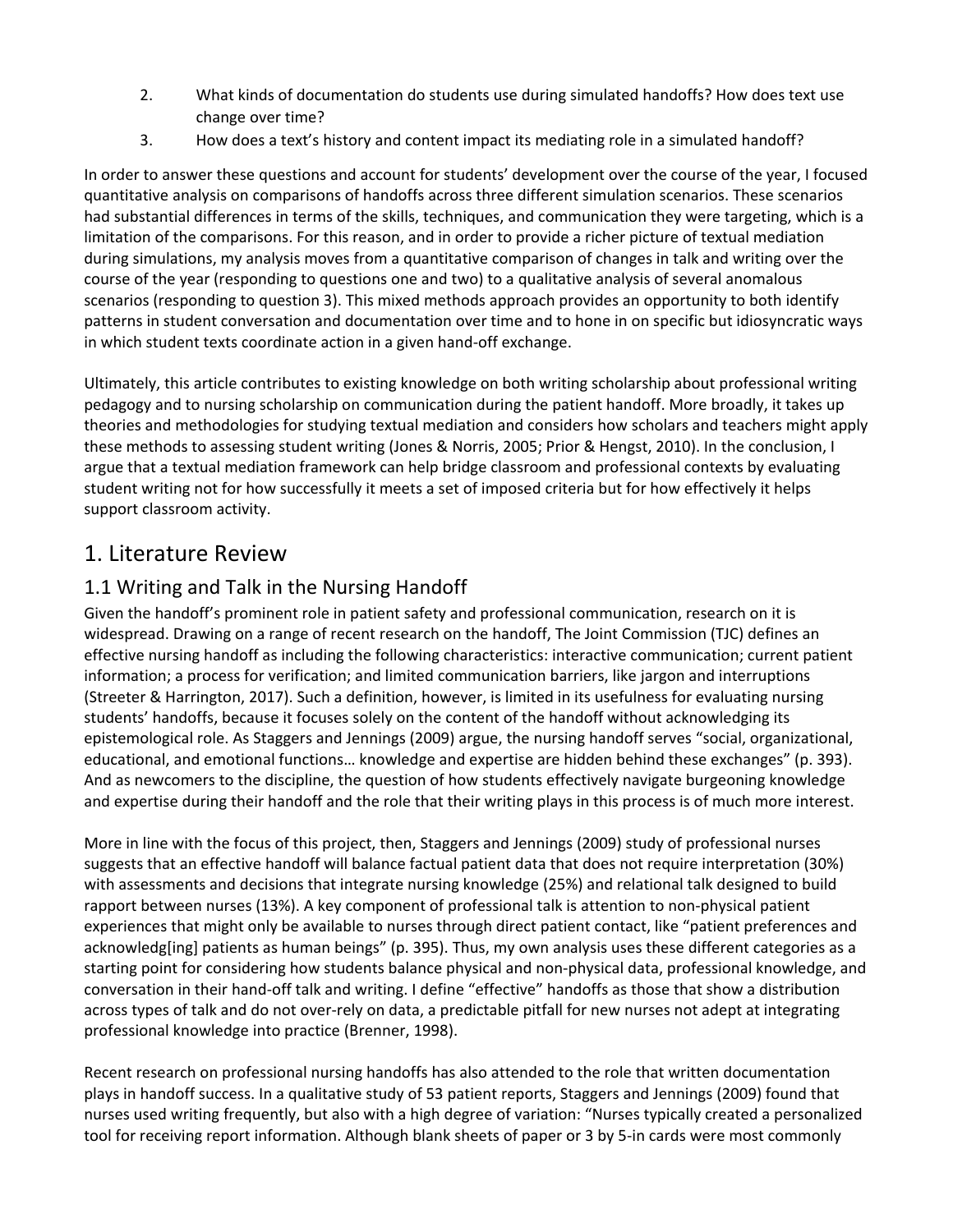used, one nurse designed a personal form using a spreadsheet" (p. 395-96). Studies that have compared purely verbal handoffs with those that include written components support the value of integrating writing (Jefferies, Johnson & Nicholls, 2012). For example, Pothier et. al. (2005) conducted a comparative study that included three styles of handoff: purely verbal, note-taking, or standardized typed sheet, finding that the group with the standardized form were able to transfer the most data points from one group to the next. In line with the call for standardization, older studies focused primarily on the effectiveness of implementing a consistent written format as part of handoff procedure like a shared binder or flow-sheet and report improved accuracy of patient information (Riesenberg, Leisch & Cunningham, 2010, p. 28). Meanwhile, more recent research has offered proposals for streamlining Electronic Health Record systems to support effective handoffs (Matic, Davidson & Salamonson, 2011).

At the same time, recent nursing reviews have critiqued the methodological rigor of research on patient handoffs and called for additional work. Staggers and Blaz (2013) argue "the majority of published material is anecdotal or concerns nurses' perceptions about the merits of various methods for handoffs" (p. 248). Still, such research is complicated by the highly situational nature of handoff effectiveness. For example, in one study researchers found that handoff preferences varied just by whether participants were the incoming or outgoing group: "incoming nurses wanted a conversation with questions and eye contact, whereas outgoing nurses wanted to tell their story without interruptions" (Carroll, Williams & Gallivan, 2012, p. 586). Handoffs can also vary significantly by hospital division, so authors have critiqued attempts to standardize handoff procedure across units (Staggers & Blaz, 2013).

#### 1.2 Pedagogy of the Nursing Handoff

Despite the contextual variation of handoffs, there have still been consistent efforts to incorporate them into U.S. bachelors of nursing curriculum both in classroom-based simulations and in hospital placements (Malone, Anderson & Manning, 2016). Simulation contexts offer students an opportunity to build confidence in a safe and controlled environment, as well as to critically reflect on their own experiences and those they have observed in their clinical placements (Mole & McLafferty, 2004). But because of their removal from actual hospital floors, simulated handoffs risk teaching decontextualized practices that may prevent students from being flexible communicators. Indeed, a number of studies of simulated handoffs used structured handoff forms including the standardized SBAR – Situation, Background, Assessment, Recommendation – a communication system that was created in the United States military and is now widely for interprofessional medical communication in America (Ascano-Martin, 2008). The use of SBAR is controversial because it was designed to support communication between nurses and physicians and thus, "its format must be highly tailored to fit nursing handoffs" (Staggers & Blaz, 2013, p. 257). In contrast, some authors argue that handoffs can only really be learned through apprenticeship at the clinical site itself (Dracup & Morris, 2008; Scovell, 2010). Still, clinical practice comes with its own challenges, including staff reluctance to provide guidance or mentorship to students because of time constraints and less space for critical reflection (Eaton, Henderson & Winch, 2007).

Regardless of whether they are learning in simulations or hospital contexts, however, one of the key epistemological challenges for newcomers to the nursing field is how to take in vast amounts of patient and medication information and quickly determine which information is the most critical for intervention (Dowding, 2001). In the simulations that I observed, instructors taught this thinking process to students using the acronym ADPIE – Assessment, Diagnosis, Planning, Implementation and Evaluation. During the Assessment and Diagnosis phases, students were told to draw on available information to identify a patient's problem and to plan care. The challenge for newcomers, of course, was figuring out which patient information was actually relevant and which was extraneous. In Benner's (1988) description of the advanced beginner nurse, she notes they often have guidelines that "integrate as many attributes and aspects as possible, but they tend to ignore their differential importance; i.e., they treat all attributes and aspects as equally important" (p. 23). This is a challenge that manifests in their classroom writing, in simulation documentation, and of course, in the simulated handoff.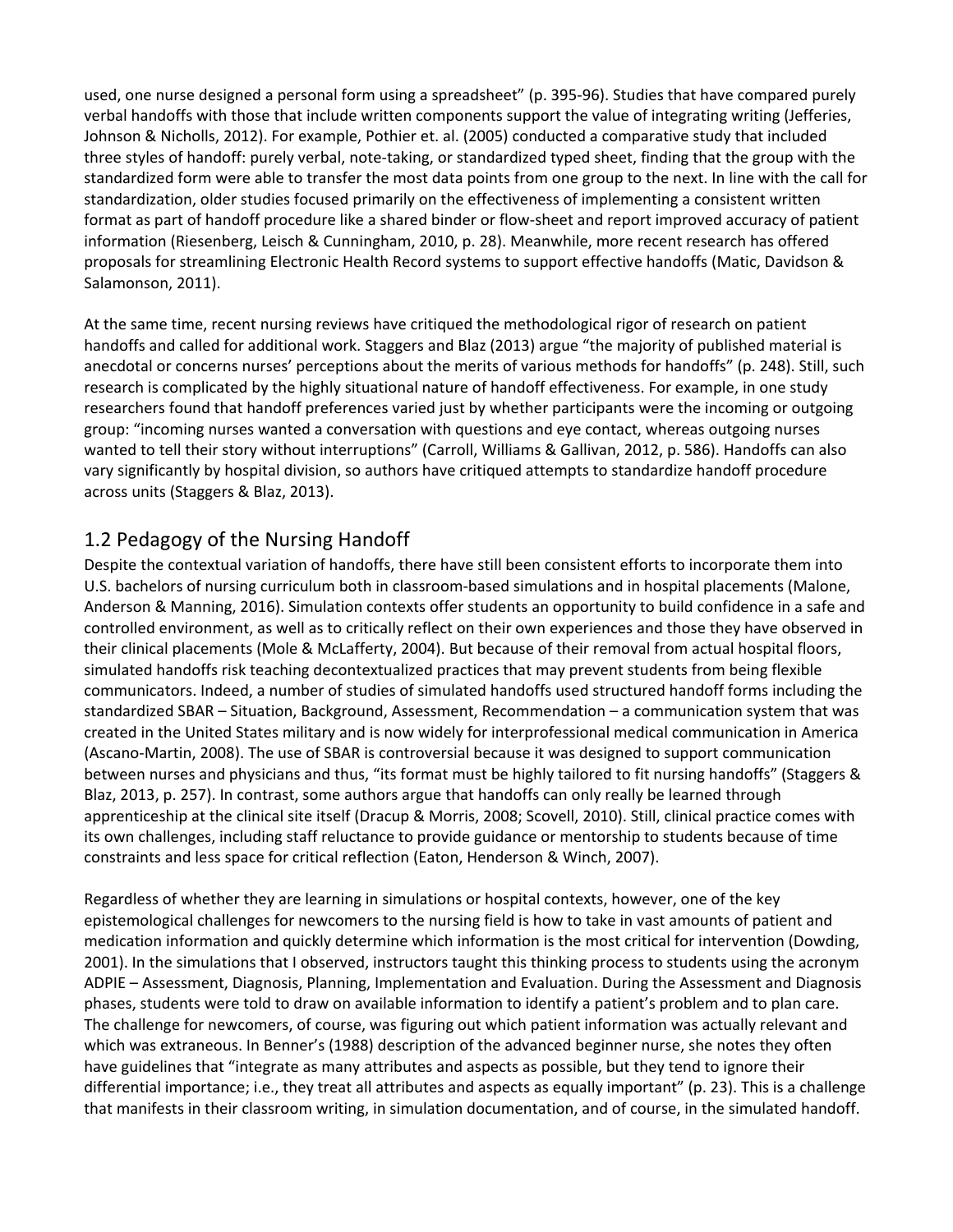Overall, much like the wider scholarship on nursing handoffs, studies of handoff pedagogy tend to focus on student perceptions or evaluate the implementation of a particular handoff protocol. There is limited research devoted to studying the language of simulated handoffs, the role of writing and technology, or student development over time. Meanwhile, even though it is widely acknowledged that handoffs play a key role in initiating students into the values and expected role of the nurse (Wolf, 1989; Lally, 1999), studies rarely investigate this socialization component as part of handoff pedagogy. It seems key to examine handoff pedagogy in this light, especially as nurses develop from novices to experts (Benner, 1988).

#### 1.3 Theories of Textual Mediation

Fundamental to my research on the relationship between student charting and patient handoffs is the assumption that texts mediate activity. This is by no means a new assumption, but instead one that is foundational to research in a range of fields from education to writing studies. Prior's (2009) theory of semiotic remediation has had particular influence on my framework and study design. Introducing this theory, Prior (2009) identifies a trend in previous research "to freeze writing (as though it entered the world from some other realm), to see writing as a noun rather than a verb, to specifically not study writing as activity" (p. 22). In contrast, he argues for an activity-focused notion of writing that uses the activity as its unit of analysis, a view shared by mediated discourse analysts as well (Jones & Norris, 2005).

Both frameworks trace their origins to Vygotsky, who has also been viewed as foundational to Cultural-Historical Activity Theory (CHAT), an approach that highlights the text's pragmatic role in contributing to group activities and the achievement of group objectives (Russell, 1997). Drawing on CHAT to trace how texts mediate action in a contemporary workplace, Spinuzzi (2003) describes how workers "developed their own system of handwritten notes" to help them interact with a database of traffic accidents (p. 48). Along similar lines, Prior (2009) describes how texts participate in "multimodal chains" moving, for example, from planning talk, to written drafts, to a final written text; these texts are "relatively occluded and more oriented to mediational or processual purposes of individuals or groups than to wider public exchange" (p. 17).

An analysis focused on textual mediation, then, is invested in accounting for a range of multimodal actions (talk, gesture, and writing) that surround a given activity unit (i.e. a nursing handoff).

Even while they call for focusing on the activity as a unit of analysis, scholars argue that textual mediation cannot be viewed in isolation. As Prior and Hengst (2010) explain, "the use of an artifact here-and-now by particular participants draws on the activity of other participants at other times and places, producing a kind of chronotopic lamination – a fusion (fleeting or stabilized) of multiple times, places, and people" (p. 14) Thus, nursing students participating in a simulated handoff conversation are channeling the past, thinking perhaps about how their peers in the previous group faltered on their handoff or how they saw their nurse preceptor talk to a doctor during clinicals last week. But they are also likely channeling the future, anticipating what it will be like to have this conversation when they are in charge of relaying vital patient information to a care team. These different experiences exist together, layered upon one another; Prior and Hengst (2010) describe them as "shadow acts" (p. 5). This chronotopic view of textual mediation informs the developmental orientation of my quantitative analysis as well as my qualitative analysis of specific hand-off sequences. Together, these approaches focus not just on patterns in a single moment of mediation but also how those patterns change as students gain additional nursing experiences that are layered onto their handoff encounters.

# 2. Methods

#### 2.1 Field Context

This research took place in the clinical simulation lab at Northwest University, a mid-sized private institution in the United States, with a group of approximately 80 junior-year nursing students. The clinical simulation lab contained multiple practice rooms that featured at least one robotic patient who could blink, breathe, and have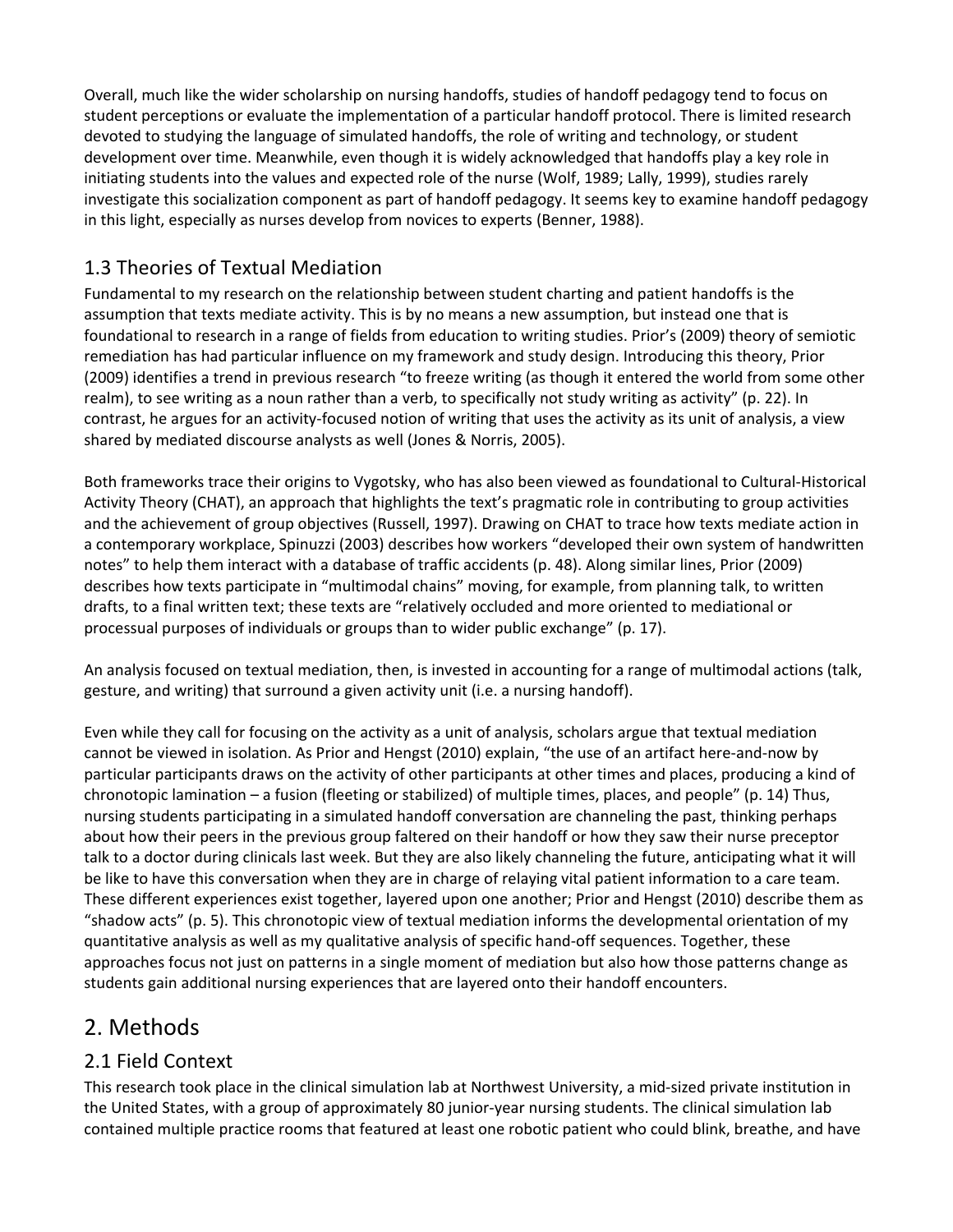a pulse, controlled by an instructor in a nearby observation room. The patient could also speak through a voice box connected to the instructor's microphone. Meanwhile, the rooms themselves contained telemetry machines to monitor vital signs, a medications cart with the physician's orders, sharps containers, oxygen masks, and many other typical hospital materials. Most relevant to this study, was a large white board (approximately 4' X 6') used to document patient care and several smaller white boards that occasionally supplemented the larger chart. During their orientation to the simulation room before each session, a group of students was directed to design a template for charting patient care on the white board. Their designs varied widely, with some groups replicating the categories used in hospital contexts and others developing sections that were more tied to this particular patient and context (Campbell, 2017).

During the course of the 2014-2015 academic year, students participated in three different scenarios in the lab – a geriatric simulation with a diabetic elderly woman, a medical surgical simulation with a post-operative young male patient, and a pediatric simulation with an infant with a respiratory infection. Data collection included observations and collection of video recordings of all 30 simulations (10 per scenario), observations of all debriefs, four interviews each with five focal students who opted for greater participation in the study during the initial consent phase of research, and informal interviews with a number of instructors who consented to participate. I also collected classroom writing (a case study report) from all five focal students and various documents that circulated in the simulations such as patient information sheets and photographs of studentdesigned white board charts. This research was exempted by the human subjects review board at my institution and the institution where it took place on the grounds that it did not interfere with normal classroom practice. In fact, the simulation lab already recorded all simulations for student review during debrief. All names included in this article are pseudonyms to protect participant anonymity.

I took an ethnographic approach to data collection, drawing on recent work in rhetorical field methods that argues that by immersing themselves in local contexts rhetorical scholars can better understand the dynamic, performative, and connected aspects of local communication (Endres et. al., 2016; Rai & Gottschalk Druschke, 2018). This approach is well aligned with the study of textual mediation since it has the capacity to account for "the simultaneous, layered deployment of multiple semiotics (talk, gesture, artifact use and production, interaction with environmental structure)" (Prior & Hengst, 2010, 19). Key to ethnographic methods is researcher reflexivity about one's power and positioning among their study participants. As a non-nurse studying nursing student practices, I recognize that I held an ambiguous position in terms of expertise and power in the simulation context. The simulation coordinator would readily remind students each time she reintroduced me that I was "not a nurse" and, therefore, "was not judging them." However, as I watched ten different groups move through the same simulation, it also was hard to avoid comparative judgments across groups. Meanwhile, my physical positioning in simulations also created a level of distance between me and the students in the study; during simulations I sat with the instructors behind a one-sided window watching students from the control room and privy to instructor comments throughout.

In my analysis, moving between field notes, interviews, video recordings of simulations, and photographs of student texts enabled me to trouble any immediate instincts to evaluate a group's actions at a particular moment and to work towards situating those actions in a broader learning context. For example, for this article, photographs of student charting provided crucial access to their texts. However, it was only by collecting video recordings that I could study texts as mediating action by tracking patterns in talk, gesture, and writing systematically across simulations. At the same time, my physical presence during every simulation – sitting in the observation room alongside the instructors – gave me experiential access to the interactions and an understanding of how particular conversations felt in real-time that would not be accessible with videos alone. Drawing on these different materials helped me to move beyond categories of "good" and "bad" handoffs and towards a richer understanding of the multiple dynamics at play in any transfer of patient information. Meanwhile the combination of quantitative and qualitative findings in this article makes a similar move towards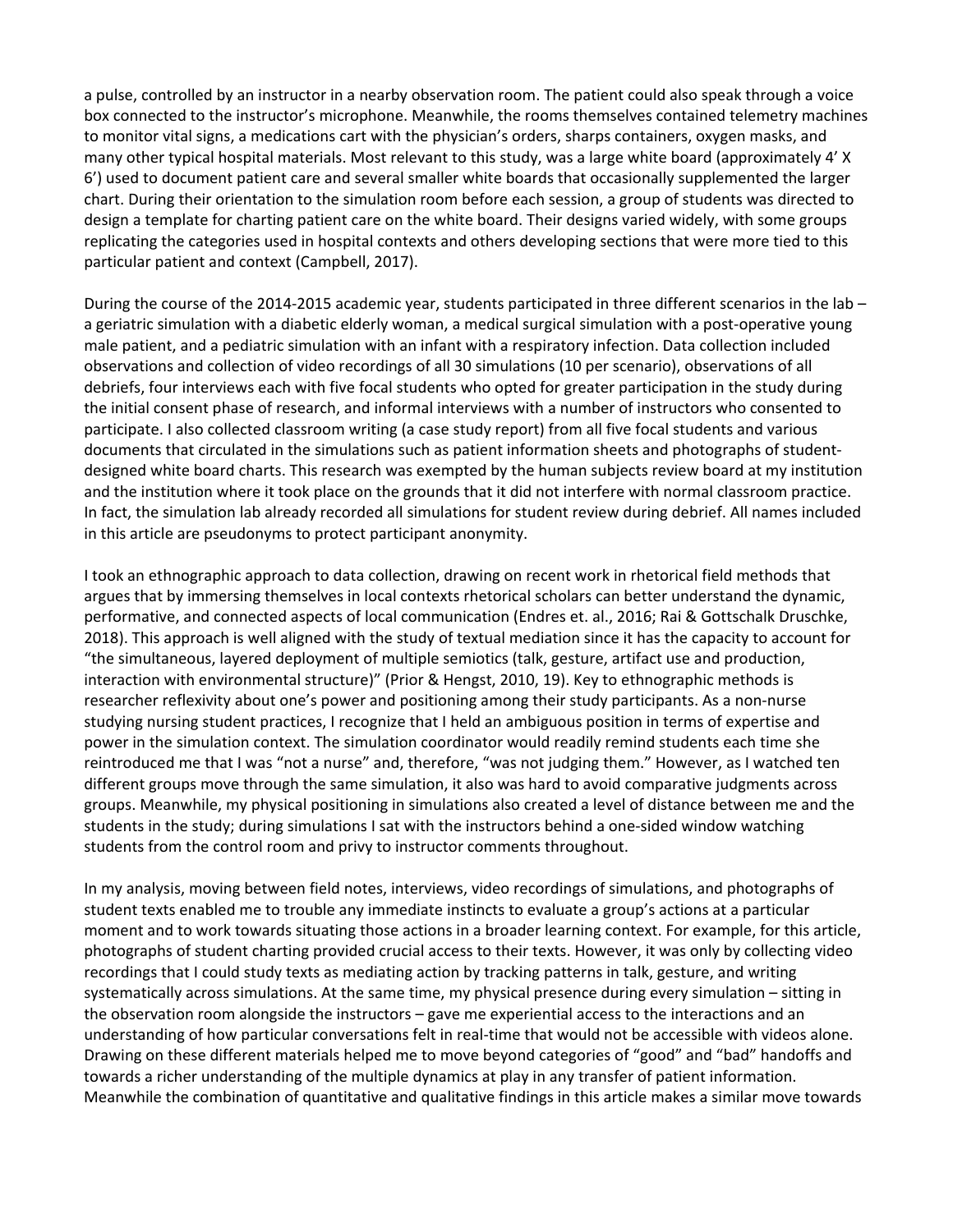understanding broader patterns in handoffs and then situating those patterns in specific student experiences and encounters.

# 2.2 Nursing Handoffs in Clinical Simulations

During the course of each simulation, three groups of 2-3 students provide care for the patient for approximately 20 minutes while the other 6-8 students watch a video stream of the simulation in a nearby classroom. At the end of their turn, the group rejoins the rest of the class to debrief with instructors and students about the effectiveness of their communication and care. Following debrief, the outgoing group gives a handoff to transfer patient information to the next group, often informed buy their charting on the large white board as well as individual note sheets they have carried with them during the simulation (see figure 1). While an instructor modeled the handoff for each group at the beginning of their simulation by introducing their patient, there was little additional instruction about the handoff itself during my observations. Thus, students approached the handoff by drawing on observations of their instructors, peers, and preceptors in simulations and hospital contexts and previous lessons on communication. Focal student interviews provided additional access to their thinking processes during the simulated handoff and the role their writing played during this exchange.



**Figure 1:** Two groups of nursing students participate in a handoff using the white board and their notes to guide the conversation.

Focal students noted that in hospital contexts, a nursing team would typically not have the full electronic health record available for their handoff. Instead, they would rely on nurse's notes, sometimes called the "brain," that highlighted key patient information from the health record. Ryan discussed how the students practiced using notes to guide professional communication during their communication lab sophomore year and how he used this model to guide handoffs in the simulation as well:

We call them a brain, which is just paper with all your notes on it. So you can refer to that but you really have to practice just talking it out […] what I've been doing is I have my notebook and then I write down the main points that I want to communicate next. So then I'll talk and then I'll refer to my notes and just see like a bullet point like 'head pain at 2 pm' and I'll be like, 'Oh and he wanted his pain medication at 2.'

Here, Ryan outlines how his nurses' notes would prompt him to remember key information to pass off to an incoming group.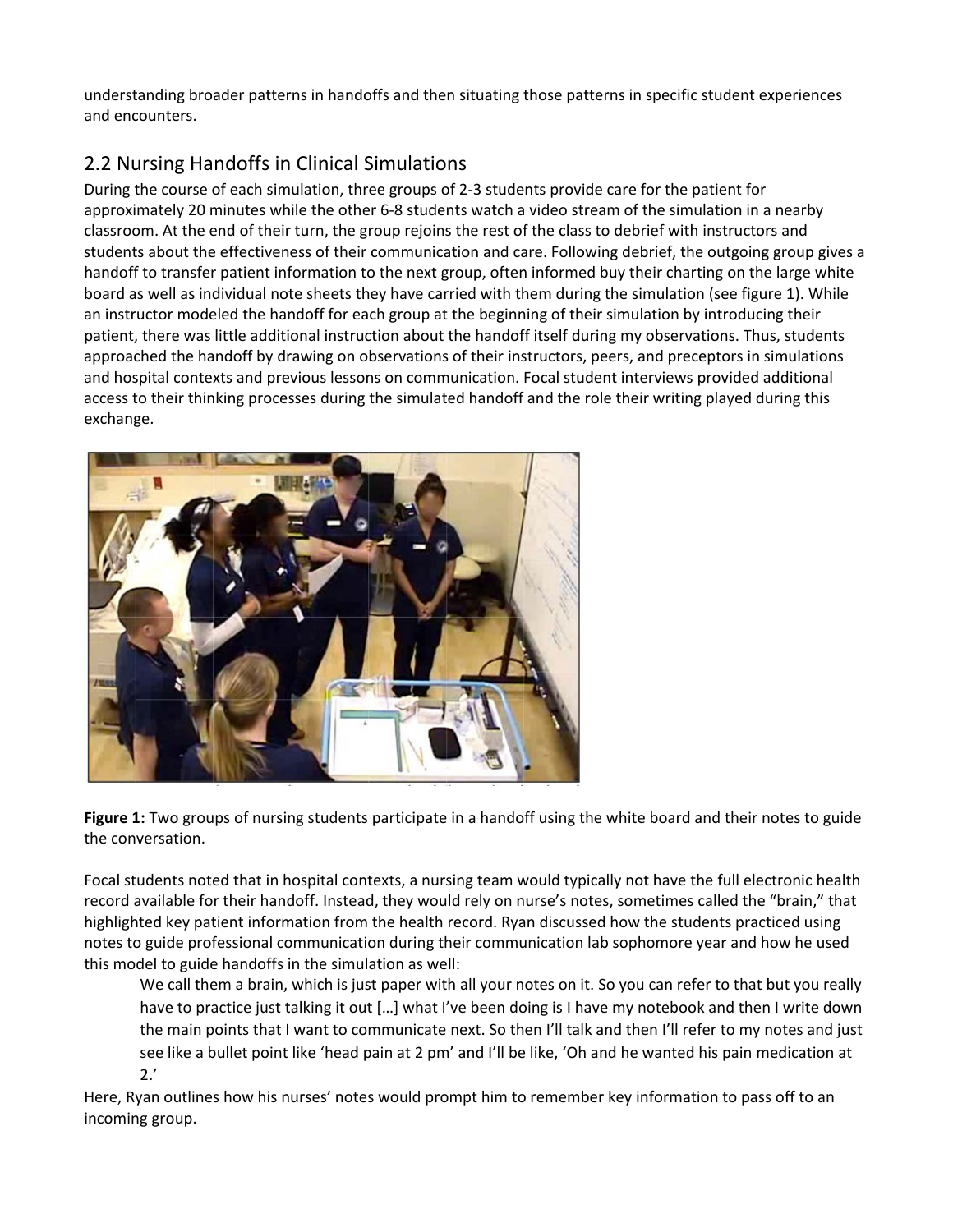In the simulation context, however, students could use their shared white board chart to guide handoff conversations. Thus, many of them saw parallels between the white board and nurses' notes, rather than aligning it exclusively with the electronic health record. For example, Savannah explained how her group designed their white boards to resemble a template they received to take notes during clinical:

We get these papers in clinical that's basically what the nurses use to take their own notes and to do the handoff report and so we suggested like 'Oh we should read off of that and take like the main points from that [to design our board].' So that's what we did to make our chart and I thought it was really useful.

Thus, in most handoffs, students used both individual notes and their collaborative charts to inform conversation, with some groups prioritizing one type of writing over the other. In my analysis, then, I focused on how these different types of writing were leveraged during conversations over the course of a year and how they informed the content of those conversations as well.

#### 2.3 Coding Handoff Talk and the Patient Chart

As previously discussed, the ability to leverage nursing knowledge to prioritize information, consider causes, make judgments or evaluations about patient condition, and decide on next steps is central to professionalization in the field. Thus, my coding sought to distinguish between talk turns that demonstrated professional understanding and those that simply reiterated patient facts. After transcribing all 52 handoffs and segmenting them by clause, I developed three categories for talk – data, professional, and conversation. Data talk could be physical (i.e. a patient's temperature, blood pressure, level of consciousness, etc.) or non-physical, with non-physical data tending to focus on psycho-social patient information (i.e. their anxiety, relationship to a spouse, work history, etc.). I coded 56% of total turns (1442/2565) as "data." Professional talk could take the form of evaluative, directive, causal, or recall, as explained in detail in the codes chart below. I coded 26% of turns (677/2565) as "professional." Finally, the "conversation" code was used for any other talk in the handoff, including greetings and good-byes as well as talk that oriented new students to the patient and the room. I coded 17% of total turns (442/2565) as "conversation." For detailed definitions of all codes see Figure 2.

In order to analyze the relationship between information that showed up in nursing students' whiteboard patient charts and their handoff talk, I used a modified version of this scheme to code patient charts as well. Since I only had photographs of the final board used by each group, I first identified what information was on the board before each handoff by returning to video recordings. This was an imperfect process, since the camera did not always focus on the board at the right moments. In these cases, I had to approximate when information was available based on my field notes and understanding of how the simulation proceeded. Next, I coded every separate point of information on the chart as either data, professional or conversation, though the only instances of "conversation" were when students were working out equations to calculate dosage on the board. I also coded for the sub-categories physical and non-physical and evaluative, causal, and directive. This modified coding allowed me to account for whether having a larger percentage of professional or data talk on a chart could be correlated with different kinds of handoff talk.

#### 2.4 Coding Non-verbal Communication

A number of studies of handoffs also investigate the importance of multi-modality in the exchange. Lee et al. (2005) did an experimental study testing how effective handoffs that combined verbal and written elements were compared to ones that relied exclusively on one mode; however, they did not find differences. Meanwhile, Staggers and Jennings (2009) note the prominent role of gestures in face-to-face handoffs to point to the location of tubes or wounds or to cue memory. For my purposes, Sigrid Norris' (2004) development of a system for studying multimodal interactions in ethnographic research on German women's identity construction offered a useful model for coding multimodal components of textual mediation. Her framework incorporates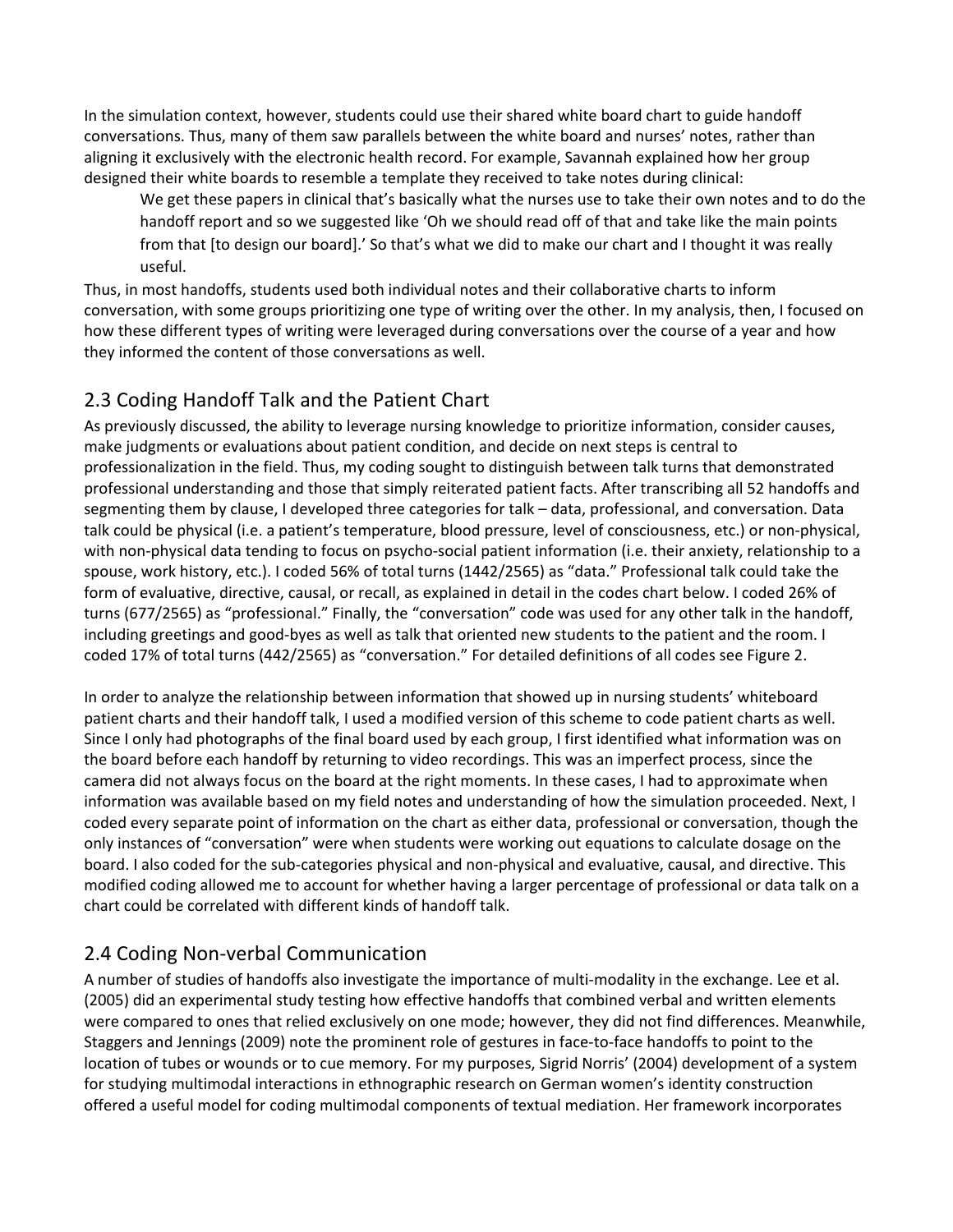both embodied modes (gesture, gaze, posture, head movement, proxemics, and spoken language) and disembodied modes (music, written/printed text, layout).

To account for non-verbal components of textual mediation, I returned to my video recordings and coded each talk turn for both gesture and source, or where a student's gaze was during talk. I coded talk turns for gestures towards the board, an outgoing student, an incoming student, the patient, the speaker's body, or the environment (including the telemetry machine, medicine cart, phone, and medication orders). Gestures typically took the form of a hand wave or pointing in the direction of the object or person and 14% of turns included a gesture.

| Code                                                                                                                                                                                                                         | <b>Subcategories</b>                                                                                                                                                             | <b>Examples</b>                                                                                    |
|------------------------------------------------------------------------------------------------------------------------------------------------------------------------------------------------------------------------------|----------------------------------------------------------------------------------------------------------------------------------------------------------------------------------|----------------------------------------------------------------------------------------------------|
| Data: Clauses that describe<br>(without valuing) information about the<br>patient's physical or non-physical<br>condition. Can include descriptions of<br>patient care and questions about patient's<br>state (56% of turns) | Physical: Describes (without<br>valuing) information about the<br>patient's physical condition                                                                                   | "Blood pressure is<br>$\bullet$<br>150/70."<br>"We checked vital<br>$\bullet$<br>signs."           |
|                                                                                                                                                                                                                              | Non-physical: Describes<br>(without valuing) information<br>about the patient that is not<br>physical (i.e. mental, emotional,<br>social).                                       | "He is a little nervous<br>$\bullet$<br>about the PCA."<br>"We checked<br>$\bullet$<br>awareness." |
| Professional: Clauses that require nurses<br>to interpret data using nursing knowledge<br>(26% of turns)                                                                                                                     | Evaluative: Conveys a negative or<br>positive value judgment about<br>past actions or findings.                                                                                  | "Blood pressure is<br>$\bullet$<br>high."<br>"His lungs sound clear<br>$\bullet$<br>to me."        |
|                                                                                                                                                                                                                              | Directive: Directs incoming<br>students towards future actions.                                                                                                                  | "Just keep an eye on<br>$\bullet$<br>that."<br>"You'll want to<br>$\bullet$<br>administer O2."     |
|                                                                                                                                                                                                                              | Causal: Explains an intervention or<br>a patient reaction as being caused<br>by something else                                                                                   | "We administered<br>$\bullet$<br>Lovenox, because he<br>was experiencing<br>wheezing."             |
|                                                                                                                                                                                                                              | Recall: Interjects something they<br>have remembered, often as a non-<br>sequitor that is not integrated into<br>the narrative of patient care.<br>*Not present on patient chart | Without context,<br>$\bullet$<br>student adds,<br>"Location of pain"<br>during handoff.            |
| Conversation: Clauses that were neither<br>data nor professional, including greetings<br>and good-byes as well as talk that oriented<br>new students to the patient and the room<br>(17% of turns)                           | N/A                                                                                                                                                                              | "Sounds good. Thank<br>$\bullet$<br>you."<br>"Have a wonderful<br>$\bullet$<br>shift."             |

Figure 2: Codes for handoff talk and patient chart/

Meanwhile, source codes included the big board, the small board, students' notes, an outgoing student, an incoming student, the patient (used also for things attached to patient like hanging IV), and the environment. Overall, 39% of turns included a source. A single turn could have a different code for source and gesture. For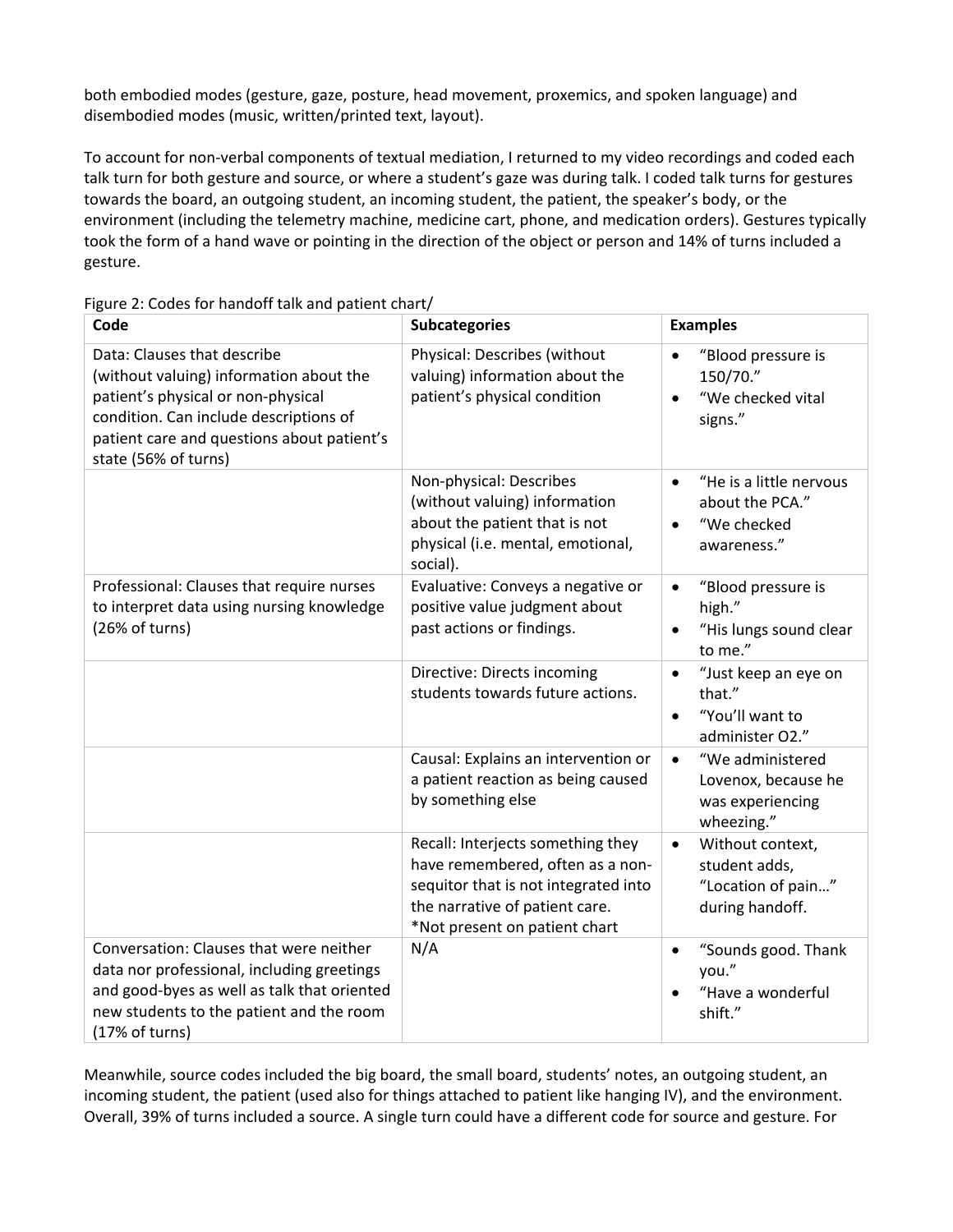example, if a student was looking at their notes while gesturing their hand towards the big board, this would be coded as Gesture-Board; Source-Notes (see Figure 3)



**Figure 3:** Coded Gesture-Board, Source-Notes

# 3. Quantitative Findings

My quantitative analysis considers how student handoff talk and writing developed over the course of a year, comparing findings across the three simulations—Geriatric (Fall 2014), Medical Surgical (Winter 2015), and Pediatric (Spring 2015). I used medians for comparison to ensure that outliers do not significantly impact my findings and only address here findings that showed relevant patterns over time. I also do not discuss measures—such as gestures to the board and notes—that were too infrequent for patterns to emerge.

#### 3.1 Consistent Professional Talk

The first notable quantitative finding was that instances of professional talk were fairly consistent across all three simulations. Comparing talk type categories in general, I found that the median percent of student talk was over half data (58%), a quarter professional (25%), and about 16% conversation. There was a slight increase in the median professional talk in the second simulation (28%) and a small dip in median conversation and data talk during that simulation as well. However, no overall increasing or decreasing trends were found (see Table 1).

One explanation for this consistent quantity of professional talk is that within the genre of the handoff there is simply a set amount of data that needs to be conveyed without professional processing. If that was the case, then about 55% of nurses' handoff talk always be data-oriented throughout their careers.

| <b>Simulation</b> | % Data | % Professional | ∣% Conversation |
|-------------------|--------|----------------|-----------------|
| Geriatric         | 58     | 23             | 17              |
| MedSurg           | 56     | 28             | 13              |
| Pediatric         | 58     | 24             | 19              |

**Table 1:** Median Percent Talk Type across Three Simulations

However, Staggers and Jennings' (2009) analysis of handoff talk used categories that closely resemble mine and their findings suggest that data-oriented talk, as I am defining it, occupies only 30% of total talk for professional nurses in clinical contexts. Meanwhile, "Professional Nursing Practice" and "Lightening the Load" take up a combined 38%. Their code "Lightening the Load" would include directives categorized as professional talk in my scheme, as well as some of the talk that I coded as conversational. Thus, previous research suggests that the student nurses in this study would move towards greater than 25% professional talk during a handoff over time.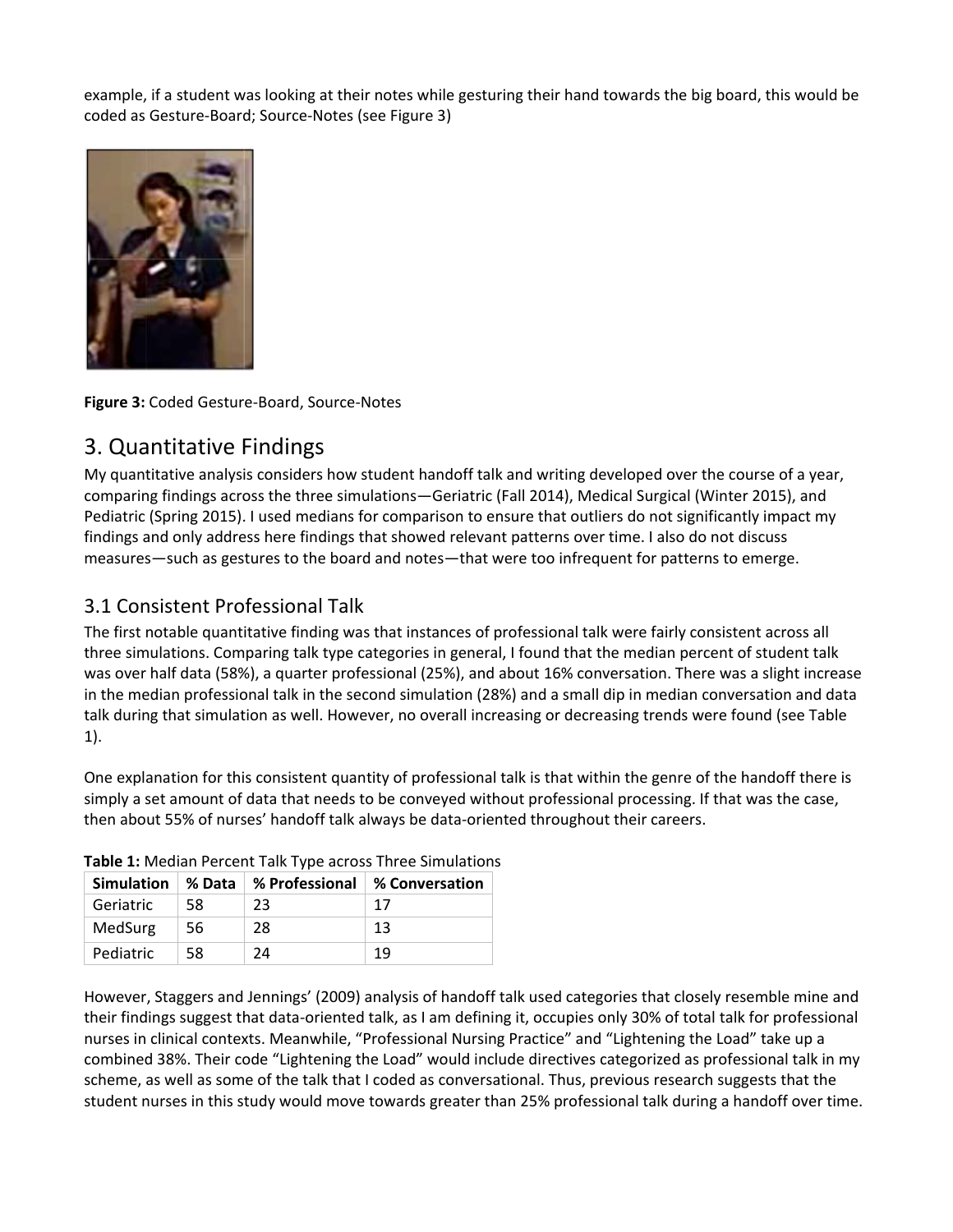Indeed, scholars argue that as novices become experts they are able to more effectively leverage their cognitive schemas to negotiate information; in other words, information processing is a learned skill developed over time and through practice (Bransford & Schwartz, 1999; Dowding, 2001). During the year that I conducted my research, nursing students practiced moving from data to professional knowledge in classroom assignments like the "clinical write-up," which asked them to track the nursing process across one or two conditions for a single patient in their clinical placement. They also practiced using the ADPIE format in simulations to inform their individual note taking and to structure their templates for charting patient care on the white board. Thus, I expected that students would increase their ability to synthesize patient and medication data and instances of both "professional talk" and "professional notes" would be more prominent.

Instead, my findings indicate a gap between students' burgeoning nursing knowledge and the ways that they are able to leverage that knowledge during a collaborative conversation about a patient's status. In other words, my findings suggest a lack of transfer from classroom learning to collaborative simulation conversation. Given what we know about transfer of learning, this gap is not surprising, especially because the coding category of "professional knowledge" was specifically targeting the type of transfer that is most challenging – high road transfer. Low road transfer asks students to repeat learning in contexts that resemble the original learning context. For example, when students are asked to list a medication's side effects on a Pharmacology exam for which they have explicitly studied a list of medications and their side effects. Meanwhile, high road transfer necessitates the application and transformation of that learning for a new context. For example, when students' post-operative male patient in a simulation complains of itching and they have to recognize this is a side effect of morphine and consider whether pain management should take priority over his discomfort (Perkins & Salomon 1988). Over the course of this yearlong study, students certainly acquired a wide range of nursing knowledge in their courses, but were not yet demonstrating an ability to fully apply that knowledge to conversation.

A closer examination of the types of professional talk used over time does show some shifts, however, that could preview changes further down the line (see Table 3). For one, across the three simulations there was an increase in the median percentage of evaluative talk from 11% of professional turns in the first to 27% of professional turns in the second and last. This demonstrates students' burgeoning ability to decide whether data about a patient was good or bad, a basic form of critical engagement that could preclude directing the group towards other actions (directive) or considering how those conditions arose (causal). Meanwhile, the percentage of "recall" turns steadily declined over the course of the year, from a median of 3% of turns in the first simulation to 0% in the second and last. Moments of recall occurred when students were struggling to integrate their classroom learning into the conversation, even though they recognized it as relevant. Thus, this decreasing trend suggests that students were more adept at classroom knowledge integration as the year progressed, even if they were not yet at the stage where they were increasing the amount of professional knowledge they conveyed.

|           | Simulation   % Evaluative   % Causal   %Directive   % Recall |    |    |   |
|-----------|--------------------------------------------------------------|----|----|---|
| Geriatric |                                                              | 33 | 50 | 3 |
| MedSurg   | 27                                                           |    | 63 |   |
| Pediatric | 27                                                           | 31 | 29 |   |

**Table 2:** Median Percent Professional Talk Type across Three Simulations

#### 3.2 Increasing Professional Notations

In contrast to professional talk, instances of professional notations increased consistently across all three simulations in line with my predictions. First, of all, students charted more information over time, starting with a median of 23.5 notes during the first simulation and ending with a median of 26.5. The median percentage of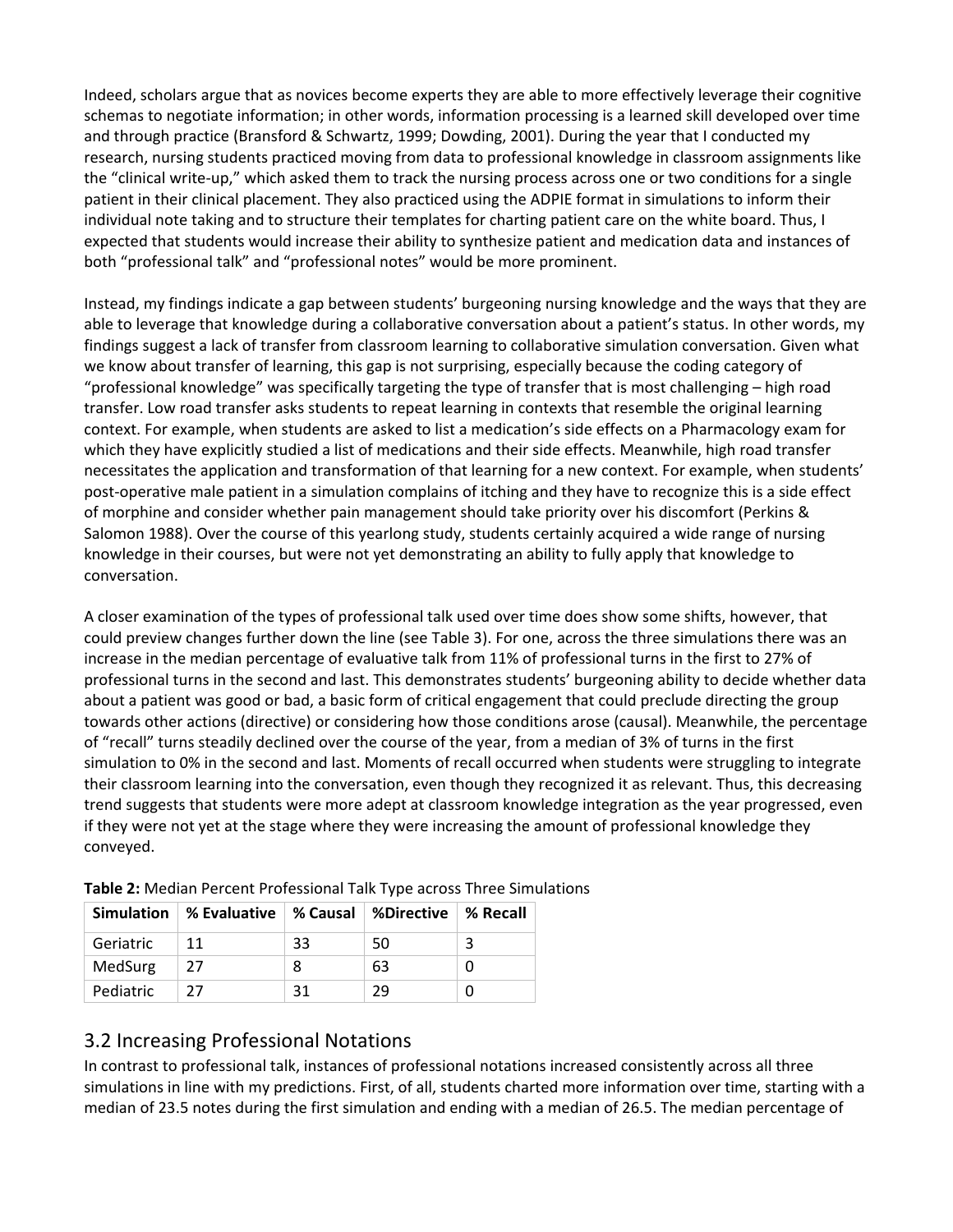notes that were data decreased over time from 90% to 84%, while the median percentage of notes that were professional increased by 6% (see Table 2).

|           | Simulation   Total Notes | % Data | % Professional |
|-----------|--------------------------|--------|----------------|
| Geriatric | 23.5                     | 90     | 10             |
| MedSurg   | 24.5                     | 88     | 12             |
| Pediatric | 26.5                     | 84     | 16             |

**Table 3:** Median Notations on the White Board Chart across Three Simulations

Notably, professional knowledge always had a larger presence in handoff talk than in charting. In addition, more professional notations did not correlate with more professional talk. Professional talk turns used the board as a source about 10% of the time and used notes as a source 5% of the time. Meanwhile, data talk turns used the board 18% of the time and notes for the same percentage of turns. I also examined what percentage of turns that used the board as a source were professional talk (22%) and data talk (67%). Turns that used individual notes as a source were 20% professional and 75% data. These findings do show a slight trend towards professional talk aligning with use of the collaborative chart. Still, overall whether students were using charts or notes, they were more likely to engage in data talk. This makes sense given the large percentage of notations that were categorized as "data" when analyzing the charts themselves (86%).

I also used scatter plots with trend lines to examine correlations between talk type and notation type to see if having more professional notations, for example, correlated with more professional talk during the handoff. The only correlation I found through these comparisons was that the number of notations on the board had an increasing correlation with the number of talk turns that used the board as a source. In other words, the more information students documented on their boards, the more likely they were to look at the boards for numerous talk turns during their handoffs.

The increase in professional notations, then, should be understood as an independent phenomenon and one that is tied to the development in students' chart designs over time. Between the first and second simulations, this template design developed naturally as students came to recognize how their sections could correspond uniquely to patient's needs. More situation-specific categories then provided opportunities for evaluation of assessments, causal links to interventions, and directive instructions to incoming groups, as shown in the analysis above. By the third simulation, students shifted to using a recommended template designed around the ADPIE acronym. My analysis below shows how this particular organization facilitated professional notations. While these findings seem to suggest that introducing charting templates might help students to leverage professional knowledge during the handoff, I do offer some cautions about using these templates in the implications section.

#### 3.3 Increasing Non-physical Information in Talk and Charting

Finally, across both handoff talk and writing there was an increase in non-physical patient information over time. While the vast majority of data talk was physical, the geriatric simulation included a total of 55 non-physical turns across all three groups, while the medical surgical included 85, and the pediatric included 73. In addition, there was also an increase in the number of non-physical notations over the course of three simulations, with a total of 4 non-physical notations in all of the geriatric simulations, 6 in all of the medical surgical simulations, and 8 in the pediatric simulations.

Ultimately, nurses have a conflicting relationship to psychosocial patient information because of their interdisciplinary work among other health care professionals. In the context of nurse-to-nurse communication – like the patient handoffs that were the subject of this study – nursing students are taught to value information about the patient's emotional well-being and affective state. My focal students identified this knowledge as key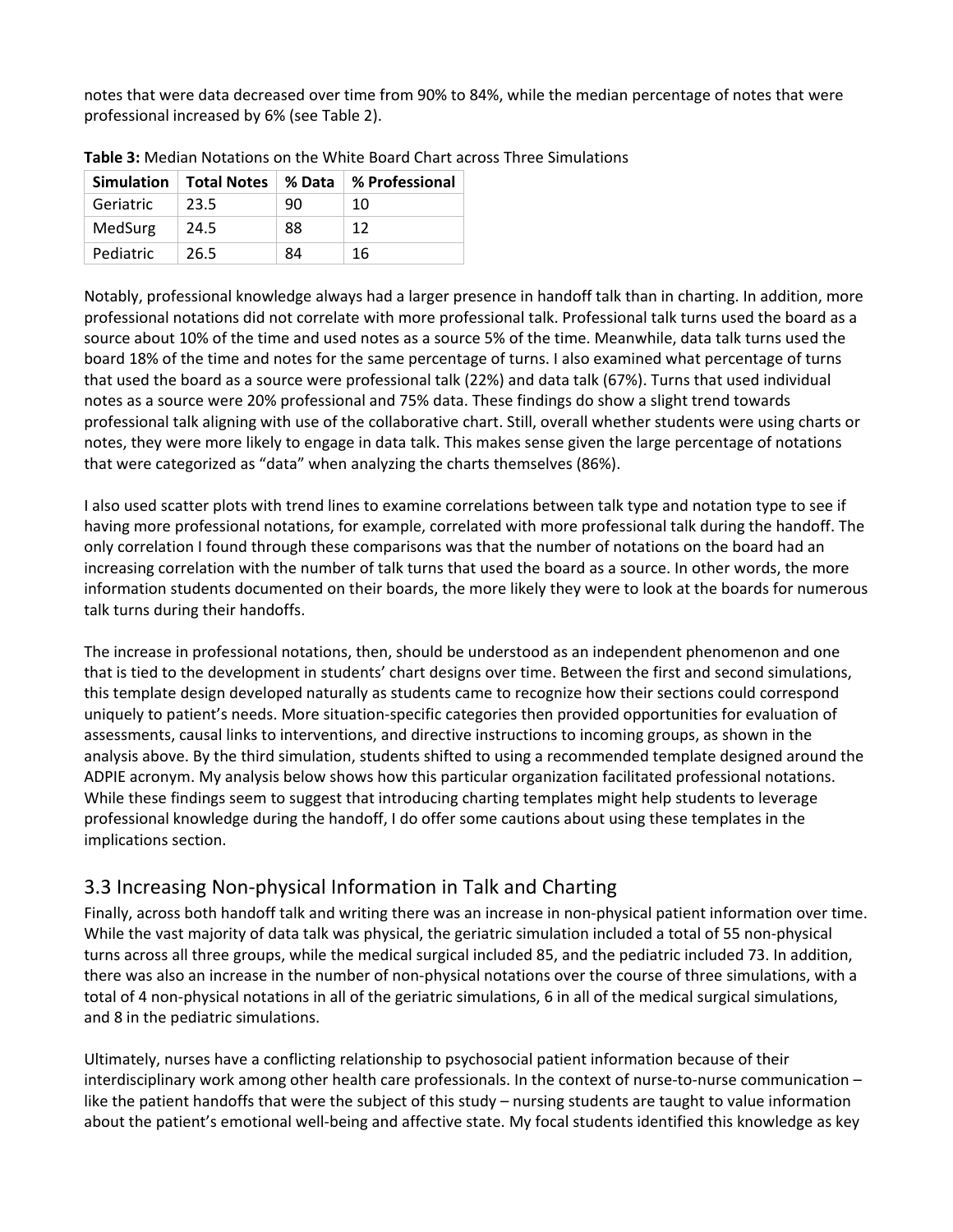to their contribution as nurses. One student, Savannah, explained how she saw her role as part of the healthcare team, saying:

Doctors have multiple patients and they don't have time to get to know all of their patients on like a personal level so nurses have more direct interaction with the patient […] they're also the ones that are there to have more time like one on one time with the patient so they can get to know them and like be a source of comfort for them more often than doctors can be.

Savannah's emphasis on personal knowledge of patients acquired through direct interaction speaks to what Ariail and Smith describe as "the core helping relationship" that is central to nursing practice (2008, p. 262). The core helping relationship was heavily emphasized in students' classes and through the lessons of the simulation itself. For example, the simulation coordinator, Moira, had certain kinds of psychosocial information that she prioritized for each simulation. For Jason Lee, students needed to discover that he was nervous about the consequences of his accident both for his relationship with his dad and for legal repercussions. If they did not reach out and ask about how he was feeling during the course of the simulation, Jason would start spontaneously crying to prompt this emotional support. Thus, lessons for students were focused primarily on understanding the unique interpersonal relationship that nurses have with patients and the affordances of this relationship for understanding a patient's emotional wellbeing.

However, students were also being trained to consider how their focus on patient wellbeing might come into conflict with the values of other healthcare providers at their sites, like physicians. When practicing a physiciannurse phone conversation, Moira or another instructor would preview such conflicts by playing the role of a curt doctor during a phone conversation. They instructed students that doctors would not be interested in the patient's life story, but would want to know the primary concern immediately. Scholars have similarly noted the importance of learning to balance the nurse's patient-centered orientation with the pragmatic values and goals of other healthcare practitioners. Ariail and Smith's (2008) found that initiation into nursing discourses also entails learning to participate in interdisciplinary genres that prioritize physical information over emotional knowledge of the patient (Ariail & Smith, 2008, p. 262). This echoes Paré's (2000) findings that as social work students transitioned into hospital writing, they learned to translate their field's emphasis on social relations into the data-based and technical genres of the medical world. In both cases, the genres of nursing and social work exist as part of larger genre systems accessed by a range of health practitioners. Still, the primary emphasis was helping students to value their unique access to non-physical information especially in nurse-to-nurse communication. Thus, their increasing attention to psychosocial information in nursing handoffs over time aligns with that goal and focus.

# 4. Qualitative Analysis of Textual Mediation

While quantitative analysis of my codes offers a comprehensive view of patterns across student hand-offs, it cannot fully capture the chaining of events and chronotopic lamination that led to any particular exchange (Prior & Hengst, 2010). In fact, there were a number of factors influencing the patient handoff that I could not code for with my approach. The most significant factor is the debrief conversation that happened between students and instructors immediately prior to a handoff. During the debrief, the group that just provided patient care would receive feedback from instructors and other students, who watch the simulation on a video stream or through a one-way window. Conversations during debrief inevitably made their way into handoff conversations since they were fresh in students' minds. In addition, students' handoffs were informed by the instructor handoff at the beginning of the simulation and if they were part of the second group, by the earlier groups' handoff. I also did not find ways to quantitatively account for these sources in my coding. However, as I delve into a qualitative analysis of four handoff exchanges, I work to contextualize the short period of the handoff within the range of important events that preceded it during the simulation.

Despite the lack of correlational trends between talk type and chart documentation, a closer examination of several examples can still be instructive in understanding the relationships between talk and writing of information in the student handoff. First, I compare two handoffs that made extensive use of the white board –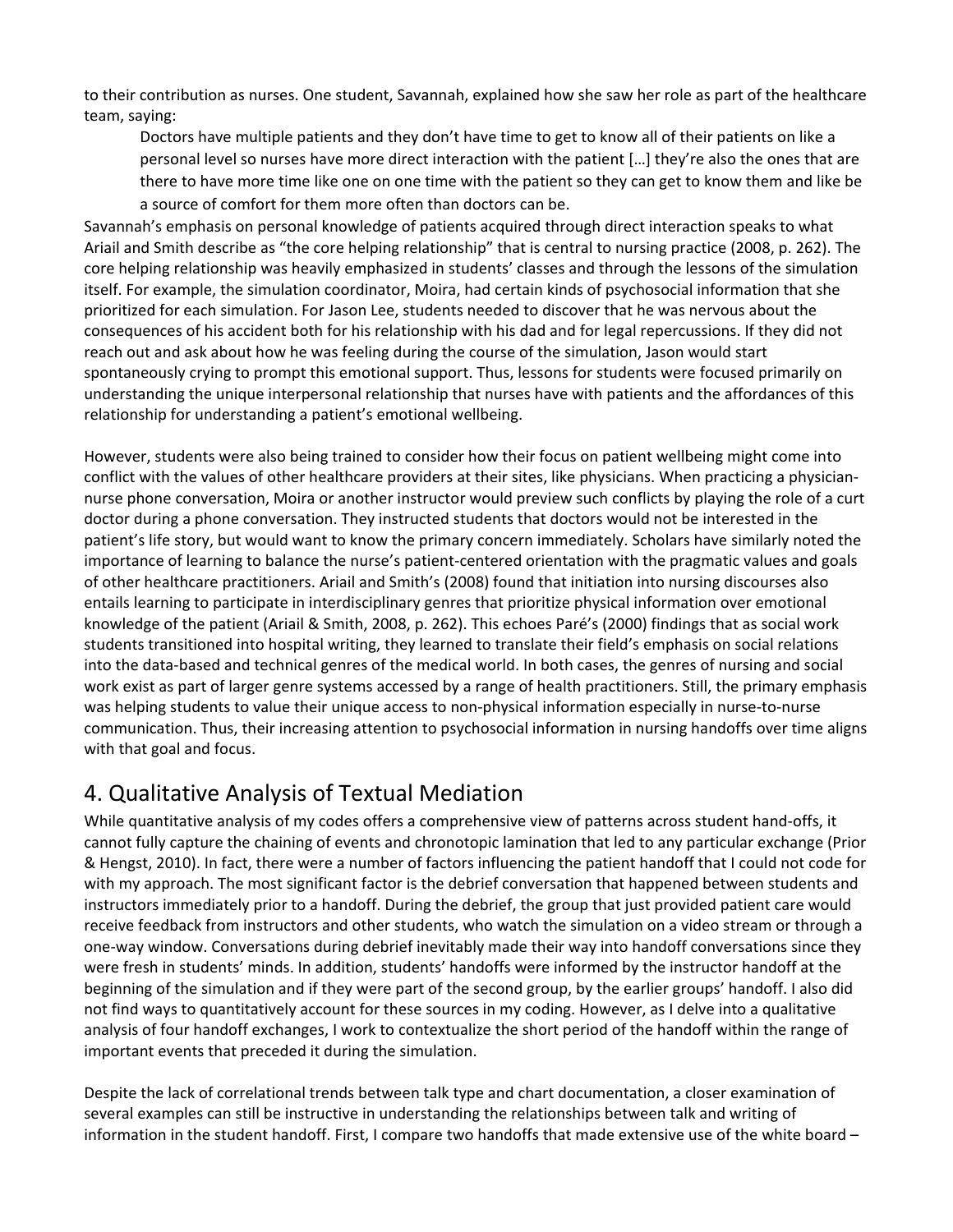one during the geriatric simulation and one during the pediatric simulation. Then, I look at two handoffs that were not facilitated by a patient chart at all because the groups erased their charts prior to the handoff. In all cases, I extend beyond just analyzing the chart and the handoff talk to look at the events that precede the handoff in the simulation and also the events that follow. This qualitative attention to activities surrounding the handoff provides a richer picture of the events surrounding textual mediation and a more complete sense of how these events are layered to create certain types of exchange.

#### 4.1 Extensive Chart Use and Non-physical Patient Data

In the first example under consideration, 61% of talk turns used the board as a source. This was also the geriatric board with the most notations (40), aligning with the trend that boards with more information were used more heavily as a source. Looking at the board itself (see Figure 4) helps to explain its use during the handoff. The professional notations on the board included directives about checking on the wound culture and new orders for morphine and acetaminophen. Overall, the board was above the median for the geriatric simulation in the percentage of professional notations (23%).



**Figure 4:** White board charting for geriatric patient.

The board's design supported these notations because in addition to general categories like "pain/vitals" and "lung/heart sounds" it included several sections that were tailored to this particular patient and her needs. This included the section called "wound/last change" that attended to Eliana's wound care, the "catheter utilization" section and the "glucose check" section. As I have argued in previous work, this board is an example of students designing a charting template that was rhetorically responsive to their patient and the simulation context, rather than simply mimicking a template from a hospital context (Campbell, 2017).

Notable also in both the notations and student talk was this hand-off's attention to non-physical information, specifically the patient's feelings about getting a catheter. During the preceding group's care, students were prompted to ask Eliana about a catheter while looking at the board because of the tailored "catheter utilization" category. During the conversation, however, one student asked Eliana, "Do you think you might want us to put in a catheter for you to make [urination] a little easier?" Because of the open-ended nature of this question, Eliana responded ambivalently, considering the alternative of a bedpan and ultimately requesting more time to think about catheterization. This was noted on the board as "wanted to think about getting a catheter" and students and instructors discussed the conversation during debrief. The simulation coordinator, Moira, asked for suggestions on how to persuade a "reluctant patient" about the benefits of the procedure.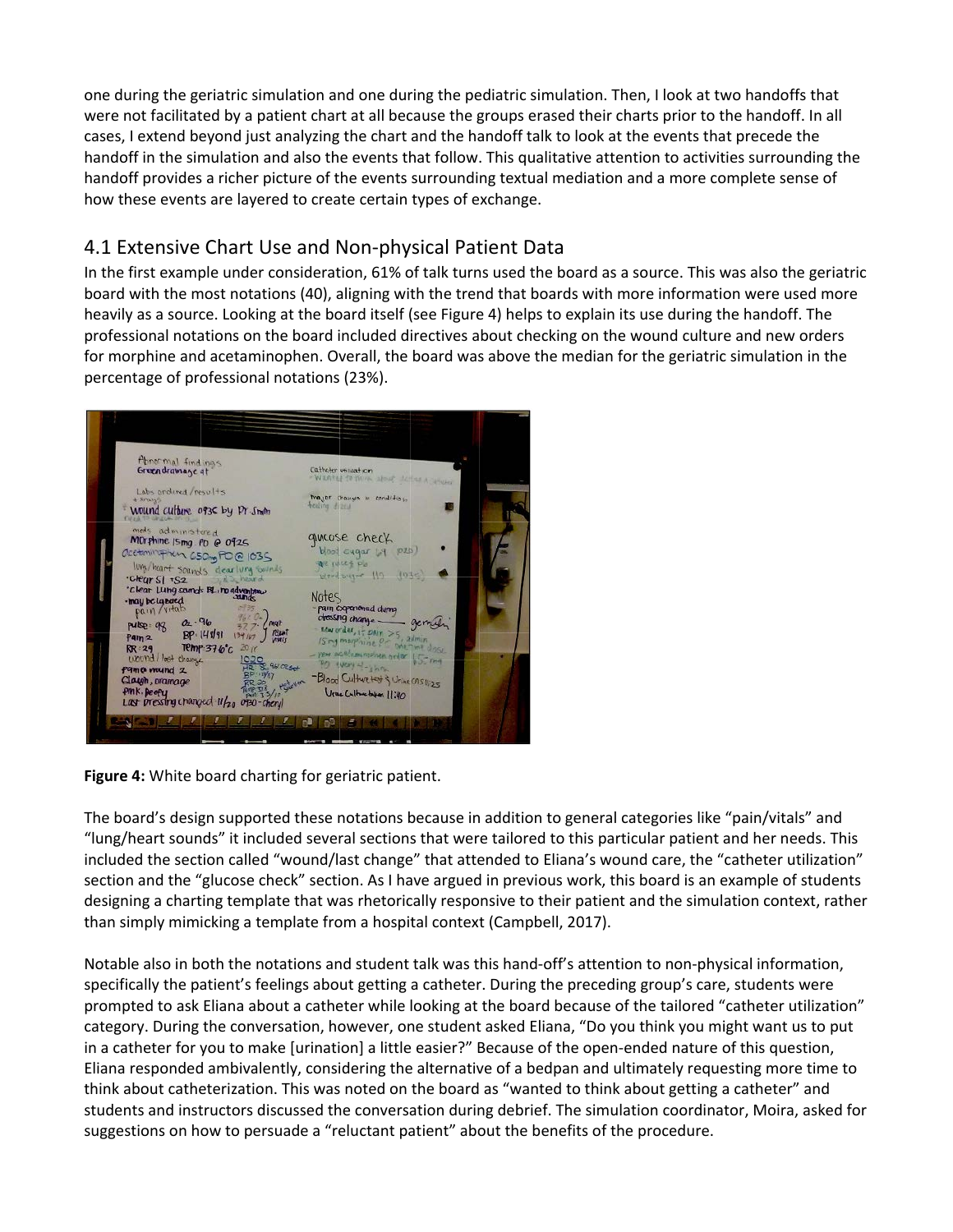During the patient handoff itself, recapping the catheter conversation led to a number of non-physical talk turns. One student explained, "She told us that she's had urgency to go and that she dribbles sometimes the urine […] but she's been thinking about getting a catheter. We haven't asked her yet what her decision is because she asked for some time." Ultimately, this conversation combined with the instructor's cuing during debrief ("remember the patient is giving you hints and clues") alerted the next group to problems regarding urination, leading them to take a urine culture to test for a urinary tract infection (visible under "Notes").

Even though this particular handoff prioritized non-physical patient information more than usual, examining the previous group's care also shows psychosocial background that never made it into the handoff conversation. When the second group came in to meet Eliana, she commented, "The nurses have all been so nice. I get kind of lonely at home so it's nice to have so much company." This prompted some questioning from the group about Eliana's home life, during which students discovered that she lives alone but has a daughter nearby who she tries not to bother. In debrief, Moira highlighted the importance of this information for students, leading them to think about its usefulness when Eliana is discharged. Still, the information did not make it onto the chart; the only section where it might make sense is under "Notes." Subsequently, it was also not included in the handoff to the final group. Thus, this first example demonstrates the ways that tailored charting categories can both prompt non-physical information (in the case of the catheter section) and also limit it when there is not a clear place to document psychosocial patient information.

#### 4.2 Extensive Chart Use and Translation of Errors

The pediatric board, on the other hand, was used in 64% of talk turns. While the first board featured a template designed by the students to respond to their specific patient's conditions, this board was designed based upon a suggestion from the clinical instructor Kayla and Moira (see Figure 5). Both were impressed when the first two groups during the pediatric simulation decided to design their board to specifically reflect the nursing process. These groups put vital signs and systems (like skin, neurological, developmental, family, etc.) down the left side of the board and Assessment, Diagnosis, Plan, Interventions, and Evaluations across the top. Moira and Kayla were very enthusiastic about this layout, noting that it helped students organize themselves and prioritize tasks more quickly. Thus, the following day, Kayla started recommending this organization to students during her conversation about the nursing process.

Like the geriatric chart discussed above, the board's design facilitated more professional notations. This board was above the median for simulations in the percentage of professional notations (38%) and evaluative notations (21%).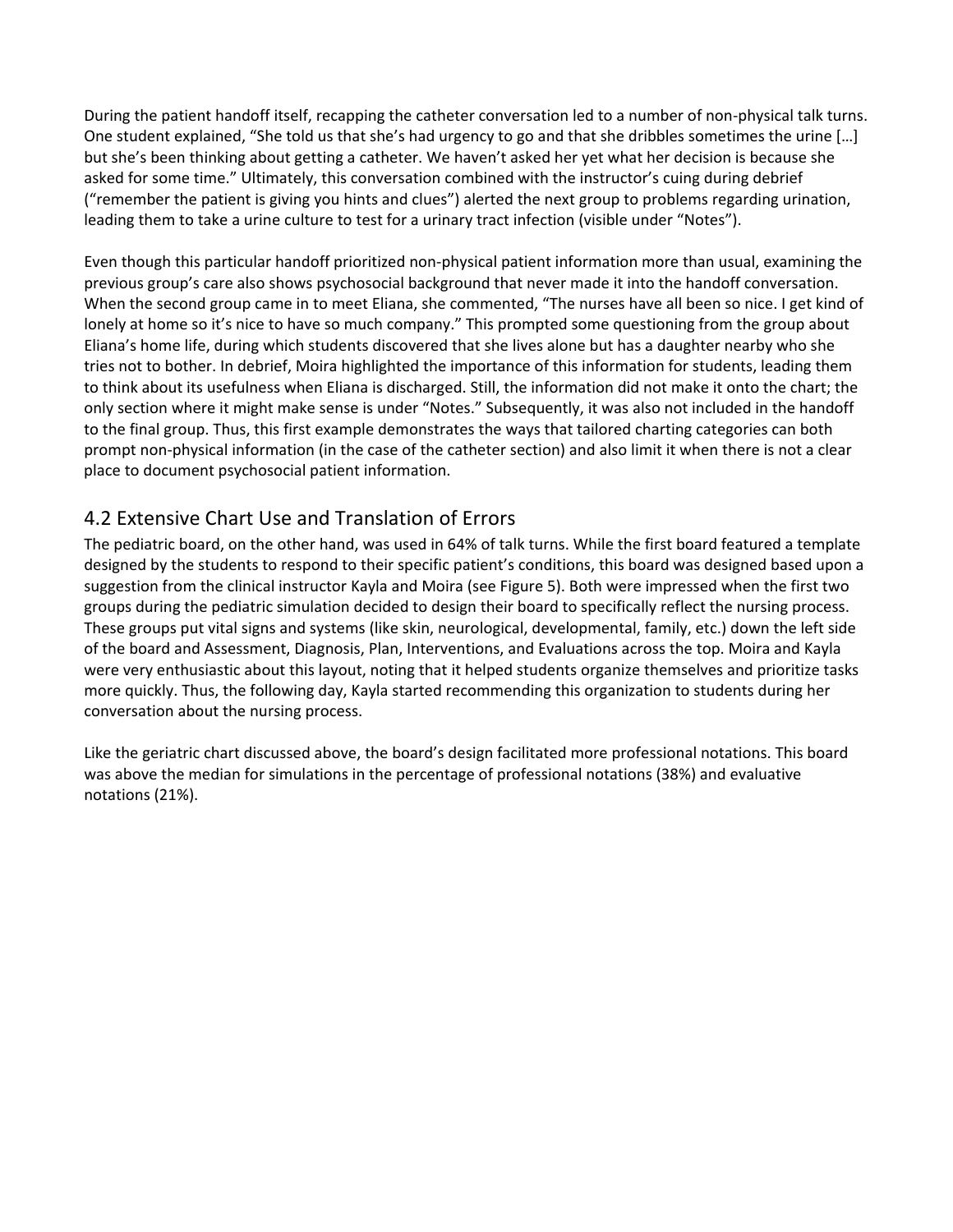

**Figure 5:** White board charting for pediatric patient.

The diagnosis column elicits evaluative statements (i.e. "differential breathing"); the "Plan" section elicits directives (i.e. "keep patient dry and comfortable); and the "Intervention" section is often framed causally because it is tied to assessments, diagnoses, and plans. Some groups even used arrows to connect information from one column to the next to show how their assessment of a high temperature, for example, was tied to their intervention of Acetaminophen.

Notations on this board also demonstrated, however, the ways that errors that occurred during the simulation scenario could make their way into documentation and/or a handoff conversation. While doing their assessments of the infant patient, the first group in this simulation asked Moira over the intercom about the quality of his ski, something that could not be altered on the robotic patient but that is a fundamental part of infant assessments. Moira responded that it was "warm and moist," but immediately grimaced at her choice of the word "moist." The group took this word choice to mean that the baby was feverish and sweating, rather than simply healthy as Moira had intended. They documented on the board that one of their goals was to "keep the patient dry and comfortable." Later on, when they called the doctor to request medication they informed him that the patient was sweating profusely. During debrief, however, Moira explained the confusion and pointed out to students that, in fact, newborn infants do not have fully developed sweat glands and cannot sweat. Perhaps because of the debrief conversation, students did not include the directive to "keep patient dry and comfortable" during their handoff despite its prominent place under "Plan" on the chart.

On the other hand, an error initiated by the pharmacist for the previous group regarding the patient's medication was documented on the white board incorrectly and thus, carried through to the handoff incorrectly as well. When a student called the pharmacist during the first handoff to order Acetaminophen for his rising temperature, the pharmacist (played by an instructor) changed this order to Ibuprofen. This was typical during the pediatric simulation since instructors wanted students to realize that they could not give Ibuprofen to an infant under six months and to challenge the pharmacist on the order. In this group, however, the student ignored the changed order and the group reported during handoff, "His respiratory rate did increase while we were here so we called the doctor and we just got an order for Acetaminophen because he has a temperature right now." Much like the charting on the board, this explanation ties data-based talk (i.e. increasing respiratory rate) to causal interventions (i.e. calling the doctor to report findings). However, when the incoming group arrived to find the pharmacist had delivered Ibuprofen instead of Acetaminophen, they were left to negotiate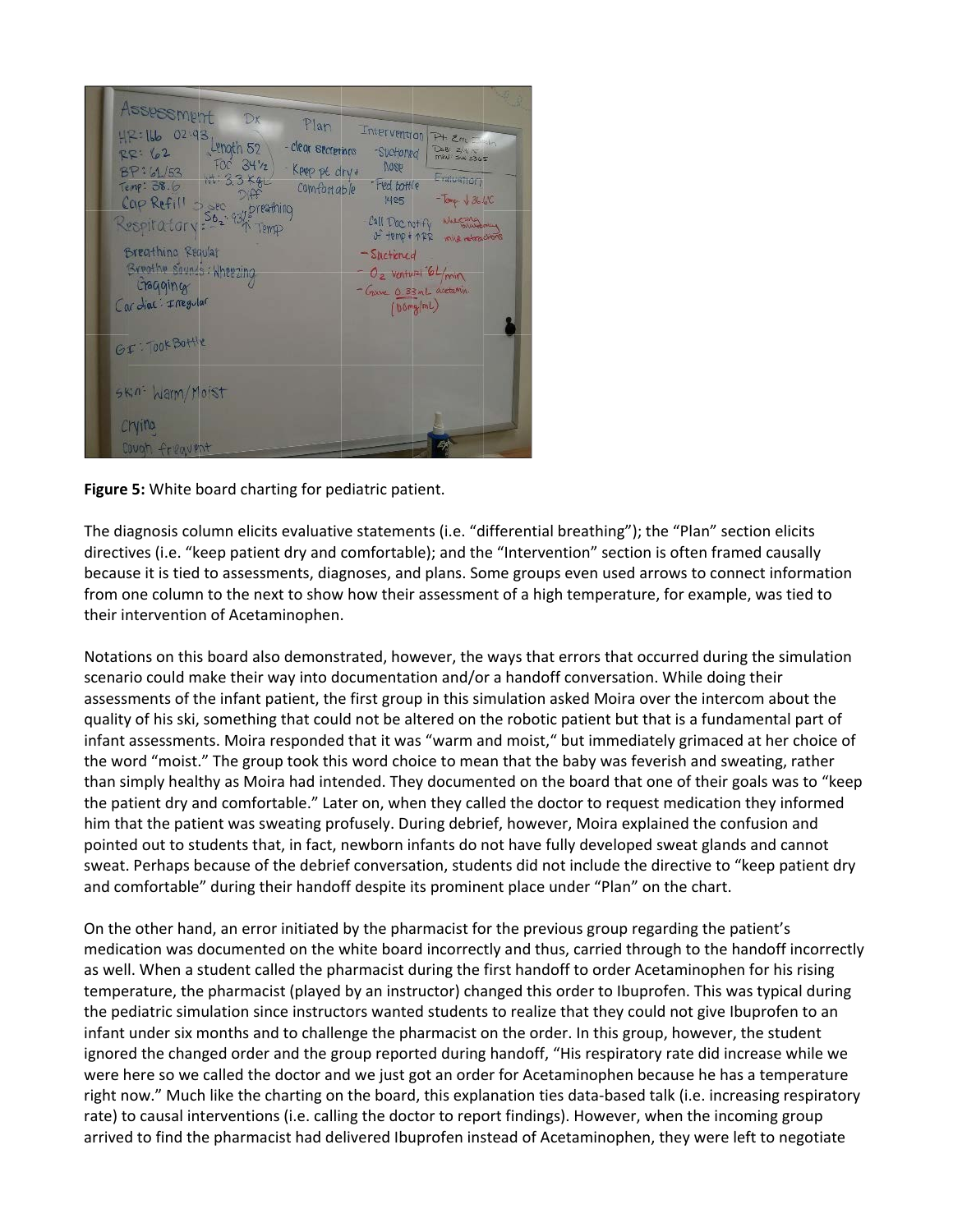this error without any warning from the board or handoff. In this second example, then, we see how even a white board that is used extensively during handoffs varies in the degree to which it accounts for misinformation and miscommunication during the simulation.

#### 4.3 Two Handoffs with No Chart Use

In addition to recommending that students make use of ADPIE as a format for guiding their charting, instructor Kayla also encouraged individual teams to "do their own charting," and erase information that they did not need from the previous group. Part of this was out of necessity, since the white board in the pediatric simulation room was much smaller than the board in the adult simulation room. However, it also meant that students lost the ability to track patient progress across all three groups, which had been a priority for them in many of their early chart designs. In one simulation, two different groups chose to entirely erase the information at the end of their care prior to their handoff to the next group. This provides an opportunity for closely examining patterns in handoffs when there is no white board chart available at all.

The first handoff was an average length (47 turns). Unlike in the previous example, this group was well aware of the error with the Ibuprofen order prior to their handoff. One of the students in the group had failed to find a dosage for infants in the medications database, but had not successfully communicated that information to her group member's in time. During their debrief, then, Moira highlighted the communication breakdown that had occurred, encouraging them to "learn to trust that red flag." Thus, a longer exchange with a number of professional turns during the handoff highlights the importance of changing the medication: "His temperature is a little elevated so we have an order of Ibuprofen coming to us but you want to check with the pharmacy because we changed that according to his age, which is inappropriate. And it should be Acetaminophin and not Ibuprofen." This information has been foregrounded for the group because of the debrief conversation, so they look straight ahead at the other group while they deliver it. However, the first comment -- "His temperature is a little elevated" occurs while looking at the patient as a source. It also follows three talk turns that all report on patient care while looking at the patient: "So far we have done some suctioning, gave him a bottle, his diaper was dry last time we checked." In fact, this handoff used the patient's body as a source for 7 turns or 15% of total talk, while most simulations never used the patient as a source.

The second handoff was below average in length (24 turns), but also included 5 gestures to the patient, 21% of total talk turns compared to an average of about 2 patient gestures per simulation across all handoffs. Similarly, gestures to the patient in the second handoff were also accompanied by a discussion of using a wedge to "try to elevate [the baby's] head" and ease wheezing and high respiration levels. Thus, in the absence of a shared collaborative chart, the patient's body became a more prominent source of information for both handoffs.

The limitations of relying primarily on a verbal handoff were more visible with the second group, however. Again gesturing to the patient, the second group noted, "So and then oxygen, which is at the wrong liters per minute." Despite the urgency of getting a baby with a respiratory illness on the correct oxygen dosage, however, the third group did not remember to address this in their care. In response, Moira first had the manikin start to turn blue and then ultimately came over the loud speaker to ask the group, "What liters do you have O2 on?" This group also failed to mention important psychosocial information, specifically about the patient's mother who had been insisting on touching her baby even though he was on quarantine for a respiratory infection. Thus, using the patient's body as a source or to gesture to could prompt a range of physical information and professional information during the handoff, but not surprisingly it also caused both the outgoing and incoming groups to forget to discuss and prioritize key information as well.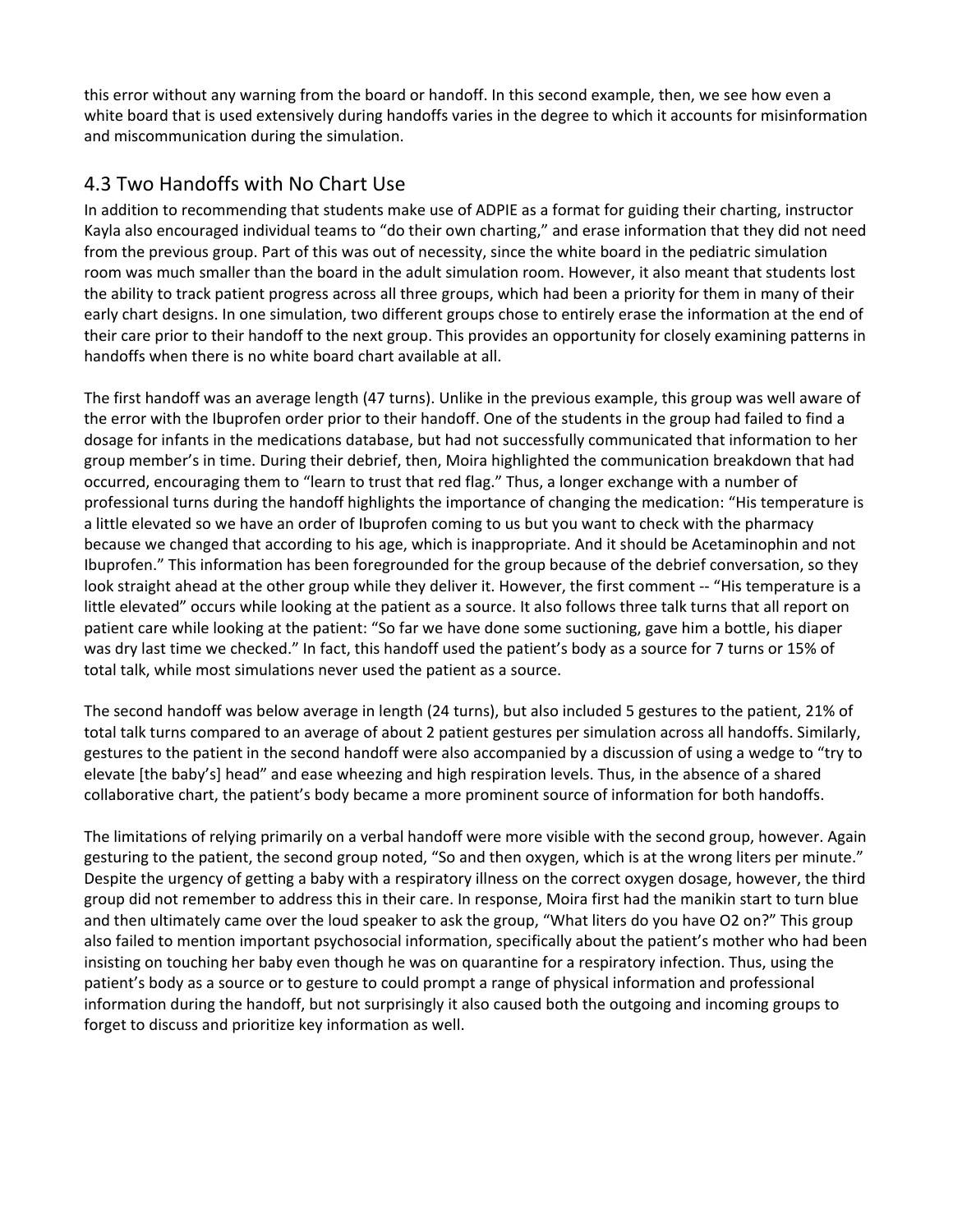# 5. Implications

#### 5.1 Future Directions for Nursing Research

While handoff communication is a key area of concern in nursing scholarship, existing research on handoff pedagogy has tended to focus on implementation of set protocols like SBAR or on student perceptions. In contrast, this study shows the value of shifting attention towards simulated handoffs and analyzing features that have been considered in clinical contexts such as use of writing, type of talk, gaze, and gesture. Considering these features during the course of a year offers opportunities to track student development and examine how their handoffs change with growing nursing knowledge and clinical experience. I see this preliminary study pointing to several future directions for nursing research on the pedagogy of the handoff.

One area for further research is visible in my analysis of the two examples of extensive chart use, which found that professional and non-physical notations and talk shaped the next group's focus for care in important ways. For example, in the geriatric simulation, the outgoing group's attention to non-physical patient concerns around catheterization prompted the following group to take a urine culture and test for a urinary tract infection. These analyses suggest that handoffs that focus more on professional or non-physical information in talk and writing likely lead to better patient care in the following simulation. To determine whether this is a pattern, however, future projects would need to account for the care provided in each simulation following a handoff and determine criteria for evaluating success. These would likely build on instructor's goals for a simulation, both physical interventions and skills practice as well as their goals for communication and relational development between patient and nurse.

A second area for further research concerns how students leverage the room, the patient's body, and their own bodies during handoffs where writing is not used. A preliminary examination of two handoffs that did not involve a white board suggests that the patient becomes a more frequent source during these conversations, possibly leading to more evaluative and non-physical talk. There has certainly been research into the ways that platforms such as the Electronic Health Record lead to less embodied patient and practitioner engagement (McGrath, Arar & Pugh, 2005; Morrison, Fitzpatrick & Blackwell, 2011). However, the majority of research on handoffs which compares verbal, written, or verbal and written modes focuses on the accuracy of information exchange (Pothier et. al. 2005). This study suggests that more research into the sources of information (evaluated by looking at gaze and gesture) and type of information communicated in written and non-written handoffs could offer valuable insights.

Finally, my analysis also enabled comparisons between handoffs guided by patient chart templates or templates that were student-designed. My findings seem to suggest that nursing students would benefit from being given templates for charting that prioritize leveraging their professional knowledge. However, I also want to caution against wholesale adoption of charting templates because of its potential impact on genre learning. Students were willing to take up Kayla's suggested template with very few modifications. Once they were given this outline, many of them did not bother to discuss a template during their planning time before the simulation began. Focal students noted the convenience of not having to negotiate different individual's charting choices. Michelle was pleased with the uniformity provided by Kayla's template saying she was "really into organization and structure." She elaborated:

When its just a blank board and I'm just supposed to write down important information its kind of like 'Okay, well what's exactly the important information?' but with that it was like you knew exactly like 'Okay, this is what's going on, this is what we need to do, and this is how we evaluate it.' So it made it a lot easier in that sense.

The ability to negotiate together "what's exactly the important information," however, was precisely what was lost in providing a template for the board. Students no longer had sustained conversations about what categories to include for this particular patient and instead, the chart was typically jotted up on the board by someone at the very beginning of the simulation. In contrast, findings from the first two simulations suggest that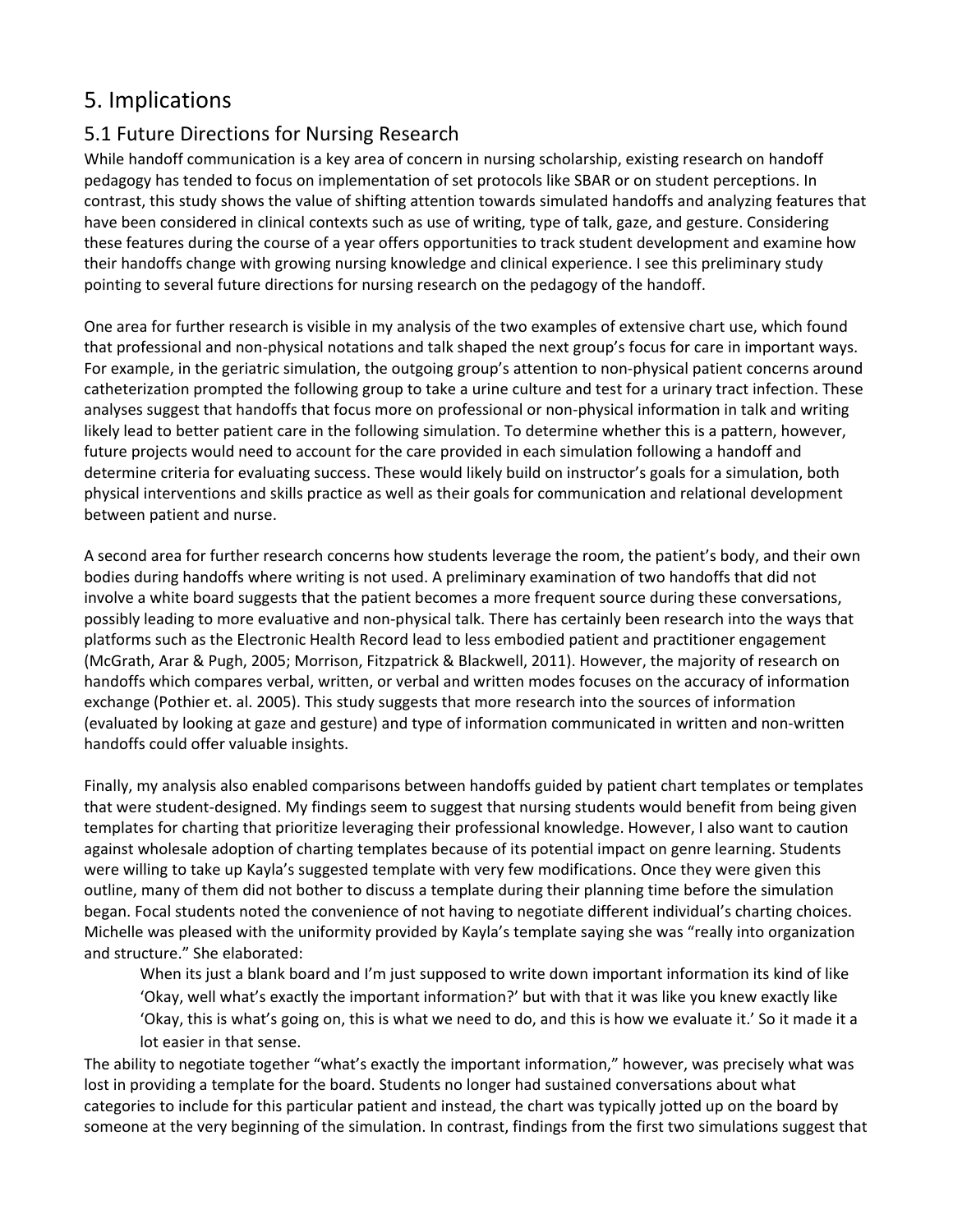students might still learn to incorporate more professional knowledge into their charting over time. Without a template, they would also continue to do the collaborative work of negotiating how the sections and layout of their genre could best reflect the particular rhetorical situation of this patient in this context (Campbell, 2017).

#### 5.2 Teaching and Assessing Student Writing

Given the unique nature of the simulation context, the specific findings for this project may seem far removed from a typical writing classroom. However, I see the overall perspective on student writing and the research questions that guided this inquiry as having direct connections to writing scholarship and especially recent work on teaching usability in professional and technical writing classrooms. Usability research broadly calls for designing and assessing texts and technological systems based on how users encounter them including cognitive, emotional, social, and embodied experiences (Crossley, Fanfarelli, & McDaniel, 2016). Usability research in technical communication often analyzes how professional texts mediate workplace systems, but scholars have struggled to create authentic opportunities for students to learn usability in the classroom. For example, Chong (2016) analyzed a number of technical communication textbooks and found that the majority presented usability testing as a series of "quick-and-dirty" checklists that simplified the process (p. 24).

In contrast, this study puts a student-designed text (the collaborative patient chart) front and center in its analysis to consider how it mediates a classroom activity. In doing so, I call attention to the ways that student texts can have a mediating role and can also be evaluated for how successfully they coordinate action. Like Swarts and Slattery (2009), I believe that taking this perspective on student writing can offer new approaches to assessment that are more "transparent and systematic" because they are grounded in student experience and observable outcomes (p. 192). Rather than imposing existing criteria on student work — often drawn from realworld situations with different goals and audiences — instructors can evaluate how a student's text impacts a classroom exchange (Wardle, 2009). For example, in designing evaluation criteria for the student-designed charts and handoffs in this study, instructors could go beyond questions of whether they adhered to a specific template or included everything from a predetermined list of necessary information. Instead, they could consider: How much did students rely on their charting during a handoff? In what ways did the text promote a desired kind of professional talk? What features of the text effectively supported an incoming group's negotiation of the task? Which features inhibited success?

Of course, to answer these questions, writing instructors would need to begin assigning writing that can authentically coordinate classroom activity and to start collecting records of classroom activity in addition to student writing. Clinical simulations are certainly a unique context, but students in writing classes could also create navigational texts for working with course platforms, library databases, or multimodal design tools. Instructors could then collect video or audio recording of classroom exchanges or live observation of students using a text in action. These may seem like substantial pedagogical shifts, but if we are to take seriously a view of texts as mediators of activity, then our assignment design and assessment should also find ways to be accountable to this view. Ultimately, this article offers a theoretical framework and methodological approach for envisioning student texts as mediators of classroom activity. My hope is that writing teachers might take up these perspectives across a variety contexts to better understand and account for the powerful role that student writing can play in coordinating classroom action.

# References

- Ariail, J., & Smith, T.G. (2008). Concept analysis: Using an academic Nursing genre for writing instruction in Nursing." B. Heifferon & S. Brown (Eds.) Rhetoric of healthcare: Essays toward a new disciplinary inquiry (pp. 243-63). Cresskill, NJ: Hampton.
- Ascano-Martin, F. (2008). Shift report and SBAR: Strategies for clinical postconference. Nurse Educator, 33(5), 190-191.<https://doi.org/10.1097/01.NNE.0000334779.90395.67>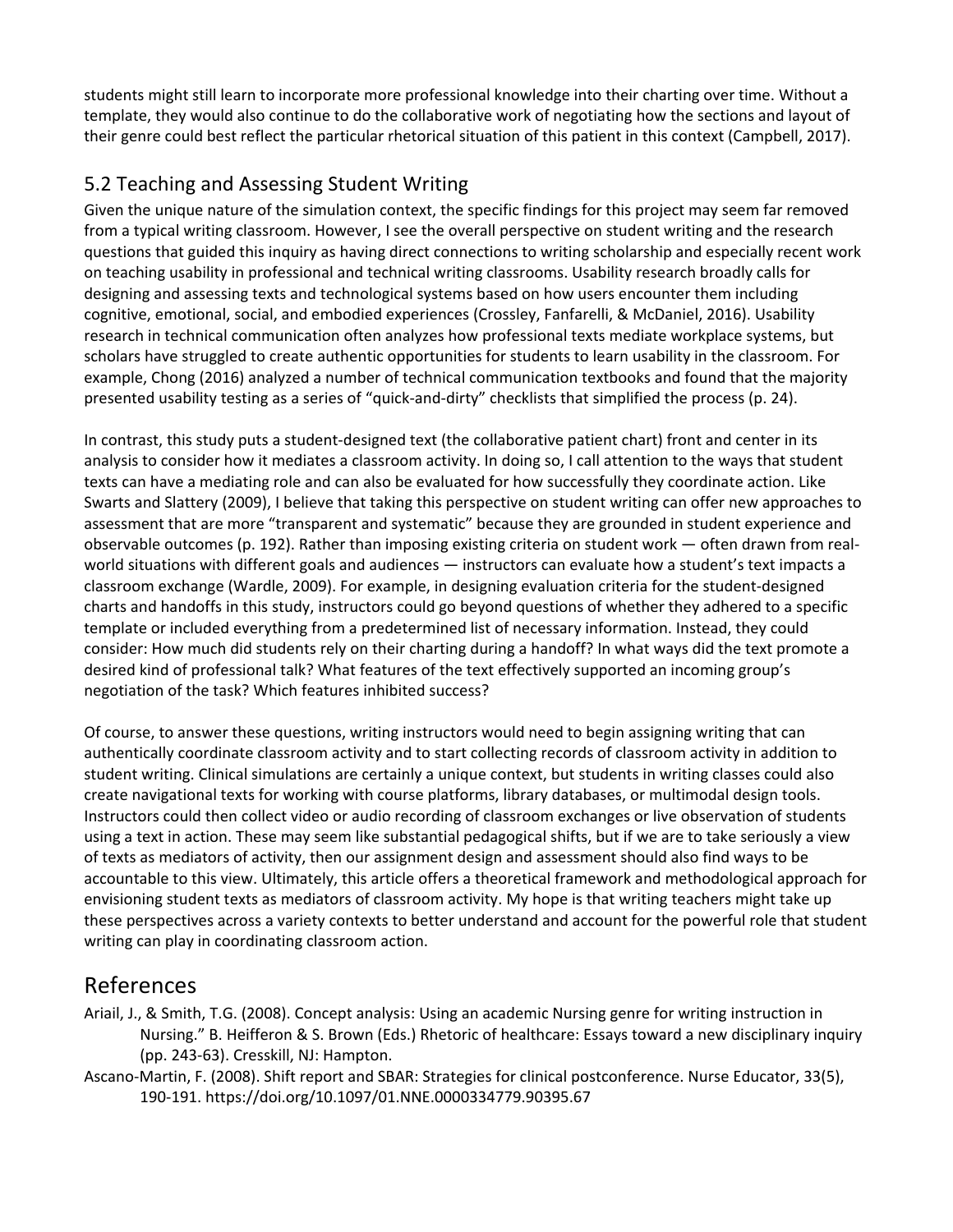- Benner, P. (2001). From novice to expert: Excellence and power in clinical nursing practice, Prentice Hall. Bransford, J. D., & Schwartz, D. L. (1999). Chapter 3: Rethinking transfer: A simple proposal with multiple implications. Review of Research in Education, 24(1), 61-100. https://doi.org/10.3102/0091732X024001061
- Bremner, S. (2017). Workplace writing: Beyond the text. Routledge. [https://doi.org/10.4324/9](https://doi.org/10.4324/)781315104751
- Campbell, L. (2017). Simulation genres and student uptake: The patient health record in clinical nursing simulations. Written Communication, 34(3), 255-279. [https://doi.org/10.1177/0](https://doi.org/10.1177/)741088317716413
- Carroll, J. S., Williams, M., & Gallivan, T. M. (2012). The ins and outs of change of shift handoffs between nurses: A communication challenge. BMJ Quality & Safety. 21, 586-593. https://doi.org/10.1136/bmjqs-2011- 000614
- Chong, F. (2016). The pedagogy of usability: An analysis of technical communication textbooks, anthologies, and course syllabi and descriptions. Technical Communication Quarterly. 25,1 (2016), 12-28. <https://doi.org/10.1080/10572252.2016.1113073>
- Crossley, C., Fanfarelli, J. R., & McDaniel, R. (2016, May). User experience design considerations for healthcare games and applications. In Serious Games and Applications for Health (SeGAH), 2016 IEEE International Conference (pp. 1-8).<https://doi.org/10.1109/SeGAH.2016.7586264>
- Dowding, D. (2001). Examining the effects that manipulating information given in the change of shift report has on nurses' care planning ability. Journal of Advanced Nursing, 33(6), 836-846. https://doi.org/10.1046/j.1365-2648.2001.01723.x
- Dracup, K., & Morris, P. E. (2008). Passing the torch: The challenge of handoffs. American Journal of Critical Care, 17(2), 95-98.
- Eaton, E., Henderson, A., & Winch, S. (2007). Enhancing nurses' capacity to facilitate learning in nursing students: Effective dissemination and uptake of best practice guidelines. International Journal of Nursing Practice, 13(5), 316-320. https://doi.org/10.1111/j.1440-172X.2007.00644.x
- Ebright, P. R., Urden, L., Patterson, E., & Chalko, B. (2004). Themes surrounding novice nurse near miss and adverse-event situations. Journal of Nursing Administration, 34(11), 531-8. <https://doi.org/10.1097/00005110-200411000-00010>
- Endres, D., Hess, A., Senda-Cook, S., & Middleton, M. K. (2016). In situ rhetoric: Intersections between qualitative inquiry, fieldwork, and rhetoric. Cultural Studies <-> Critical Methodologies, 16(6), 511-524. . https://doi.org/10.1177/1532708616655820
- Gimenez, J. (2008). Beyond the academic essay: Discipline-specific writing in nursing and midwifery. Journal of English for Academic Purposes, 7(3), 151-164[. https://doi.org/10.1016/j](https://doi.org/10.1016/).jeap.2008.03.005
- Jefferies, D., Johnson, M., & Nicholls, D. (2012). Comparing written and oral approaches to clinical reporting in nursing. Contemporary Nurse, 42(1), 129-138. [https://doi.org/10.5172/c](https://doi.org/10.5172/)onu.2012.42.1.129
- Jones, R. H. & Norris, S. (2005). Discourse in Action: Introducing Mediated Discourse Analysis. London, UK: Routledge. https://doi.org/10.4324/9780203018767
- Lally, S. (1999). An investigation into the functions of nurses' communication at the inter-shift handover. Journal of Nursing Management, 7(1), 29-36. https://doi.org/10.1046/j.1365-2834.1999.00095.x
- Lee, H., Cumin, D., Devcich, D. A., & Boyd, M. (2015). Expressing concern and writing it down: An experimental study investigating transfer of information at nursing handover. Journal of Advanced Nursing, 71(1), 160-168. https://doi.org/10.1111/jan.12484
- Malone, L., Anderson, J., & Manning, J. (2016). Student participation in clinical handover: An integrative review. Journal of Clinical Nursing, 25(5-6), 575-582. https://doi.org/10.1111/jocn.13081
- Matic, J., Davidson, P. M., & Salamonson, Y. (2011). Bringing patient safety to the forefront through structured computerisation during clinical handover. Journal of Clinical Nursing, 20(1-2), 184-189. <https://doi.org/10.1111/j.1365-2702.2010.03242.x>
- McGrath, J.M., Arar, N.H., and Pugh, J.A. 2005. Doctor-patient communication: The influence of electronic medical record usage on nonverbal communication in the medical interview. Veterans Evidence-based Research Dissemination Implementation Center, L. Murphy Memorial Veterans Hospital and University of Texas Health Science Center at San Antonio.